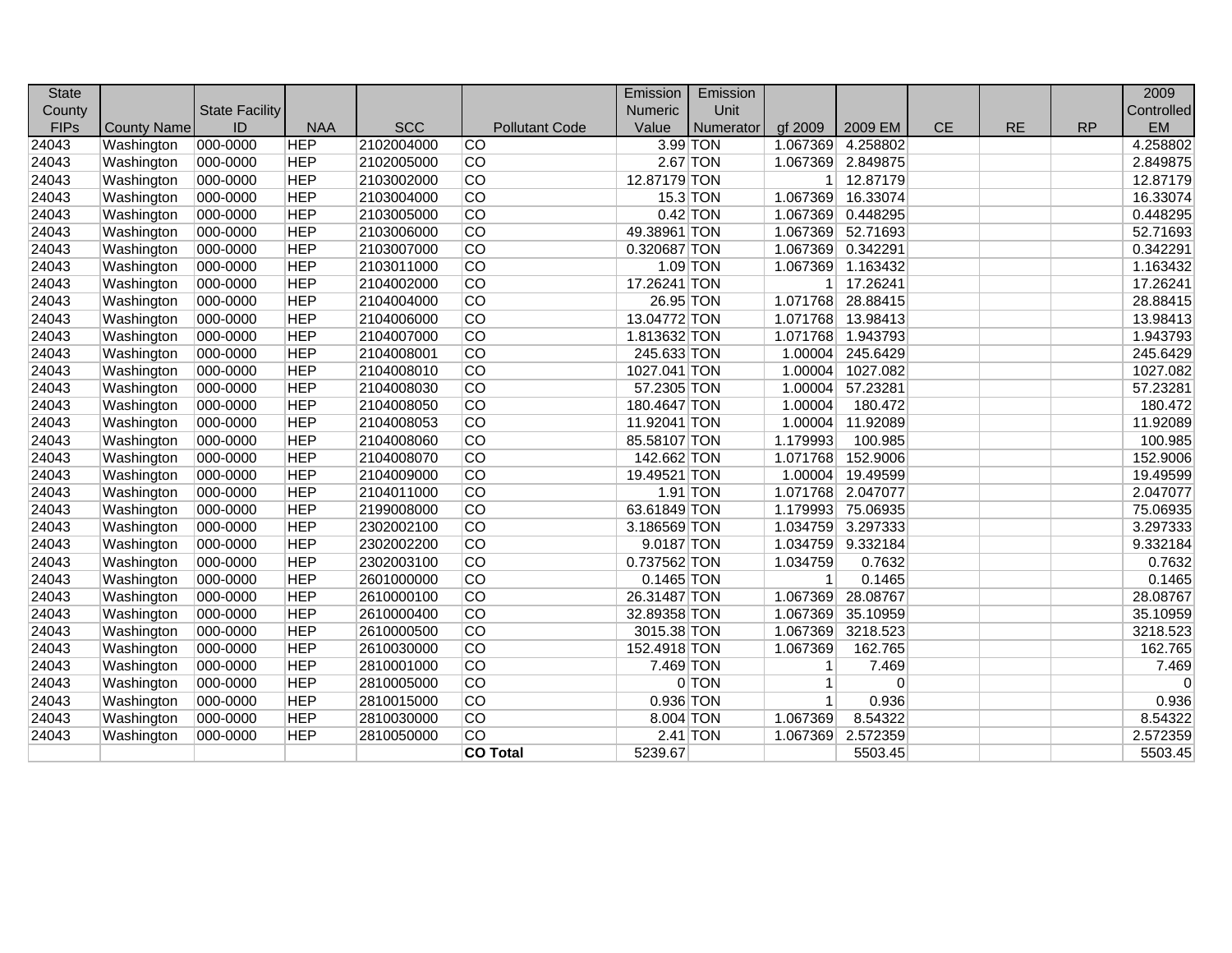| 24043 | Washington | 000-0000 | <b>HEP</b> | 2104008001 | NH <sub>3</sub> | 2.969871 TON |         |                   | 1.00004 2.969991  |  | 2.969991    |
|-------|------------|----------|------------|------------|-----------------|--------------|---------|-------------------|-------------------|--|-------------|
| 24043 | Washington | 000-0000 | <b>HEP</b> | 2104008010 | NH <sub>3</sub> | 11.13501 TON |         |                   | 1.00004 11.13546  |  | 11.13546    |
| 24043 | Washington | 000-0000 | <b>HEP</b> | 2104008030 | NH <sub>3</sub> | 0.48157 TON  |         |                   | 1.00004 0.481589  |  | 0.481589    |
| 24043 | Washington | 000-0000 | <b>HEP</b> | 2104008050 | NH3             | 1.153538 TON |         |                   | 1.00004 1.153585  |  | 1.153585    |
| 24043 | Washington | 000-0000 | <b>HEP</b> | 2104008053 | NH <sub>3</sub> | 0.22321 TON  |         |                   | 1.00004 0.223219  |  | 0.223219    |
| 24043 | Washington | 000-0000 | <b>HEP</b> | 2104008060 | NH <sub>3</sub> | 0.609841 TON |         |                   | 1.179993 0.719608 |  | 0.719608    |
| 24043 | Washington | 000-0000 | <b>HEP</b> | 2104008070 | NH <sub>3</sub> | 1.016594 TON |         |                   | 1.071768 1.089553 |  | 1.089553    |
| 24043 | Washington | 000-0000 | <b>HEP</b> | 2104009000 | NH3             | 0.000568 TON |         |                   | 1.00004 0.000568  |  | 0.000568    |
| 24043 | Washington | 000-0000 | <b>HEP</b> | 2199008000 | NH <sub>3</sub> | 0.684272 TON |         |                   | 1.179993 0.807436 |  | 0.807436    |
| 24043 | Washington | 000-0000 | <b>HEP</b> | 2610000100 | NH <sub>3</sub> | 0.296042 TON |         |                   | 1.067369 0.315986 |  | 0.315986    |
| 24043 | Washington | 000-0000 | <b>HEP</b> | 2610000400 | NH <sub>3</sub> | 0.296042 TON |         |                   | 1.067369 0.315986 |  | 0.315986    |
| 24043 | Washington | 000-0000 | <b>HEP</b> | 2801700001 | NH3             | 0.129797 TON |         |                   | 1.239286 0.160856 |  | 0.160856    |
| 24043 | Washington | 000-0000 | <b>HEP</b> | 2801700002 | NH <sub>3</sub> |              | 0 TON   | 1.239286          | 0                 |  | 0           |
| 24043 | Washington | 000-0000 | <b>HEP</b> | 2801700003 | NH <sub>3</sub> | 46.09633 TON |         |                   | 1.239286 57.12652 |  | 57.12652    |
| 24043 | Washington | 000-0000 | <b>HEP</b> | 2801700004 | NH <sub>3</sub> | 291.3628 TON |         |                   | 1.239286 361.0818 |  | 361.0818    |
| 24043 | Washington | 000-0000 | <b>HEP</b> | 2801700005 | NH <sub>3</sub> |              | 0 TON   | 1.239286          | 0                 |  | 0           |
| 24043 | Washington | 000-0000 | <b>HEP</b> | 2801700006 | NH <sub>3</sub> | 4.055182 TON |         |                   | 1.239286 5.025529 |  | 5.025529    |
| 24043 | Washington | 000-0000 | <b>HEP</b> | 2801700007 | NH <sub>3</sub> |              | $0$ TON | 1.239286          | 0                 |  | 0           |
| 24043 | Washington | 000-0000 | <b>HEP</b> | 2801700010 | NH <sub>3</sub> | 20.57475 TON |         |                   | 1.239286 25.49799 |  | 25.49799    |
| 24043 | Washington | 000-0000 | <b>HEP</b> | 2801700011 | NH3             |              | 0 TON   | 1.239286          | 0                 |  | 0           |
| 24043 | Washington | 000-0000 | <b>HEP</b> | 2801700012 | NH <sub>3</sub> |              | 0 TON   | 1.239286          | $\mathbf 0$       |  | $\mathbf 0$ |
| 24043 | Washington | 000-0000 | <b>HEP</b> | 2801700013 | NH <sub>3</sub> | 5.240276 TON |         |                   | 1.239286 6.494199 |  | 6.494199    |
| 24043 | Washington | 000-0000 | <b>HEP</b> | 2801700014 | NH <sub>3</sub> | 2.832818 TON |         | 1.239286 3.510671 |                   |  | 3.510671    |
| 24043 | Washington | 000-0000 | <b>HEP</b> | 2801700015 | NH <sub>3</sub> | 1.551172 TON |         |                   | 1.239286 1.922345 |  | 1.922345    |
| 24043 | Washington | 000-0000 | <b>HEP</b> | 2801700099 | NH <sub>3</sub> | 12.05664 TON |         |                   | 1.239286 14.94162 |  | 14.94162    |
| 24043 | Washington | 000-0000 | <b>HEP</b> | 2805001100 | NH <sub>3</sub> | $18.43$ TON  |         |                   | 1.239286 22.84004 |  | 22.84004    |
| 24043 | Washington | 000-0000 | <b>HEP</b> | 2805001200 | NH <sub>3</sub> | $0.003$ TON  |         |                   | 1.239286 0.003718 |  | 0.003718    |
| 24043 | Washington | 000-0000 | <b>HEP</b> | 2805001300 | NH <sub>3</sub> | 13.74 TON    |         |                   | 1.239286 17.02779 |  | 17.02779    |
| 24043 | Washington | 000-0000 | <b>HEP</b> | 2805003100 | NH <sub>3</sub> | 63.0795 TON  |         |                   | 1.239286 78.17352 |  | 78.17352    |
| 24043 | Washington | 000-0000 | <b>HEP</b> | 2805007100 | NH <sub>3</sub> | 131.8275 TON |         |                   | 1.239286 163.3719 |  | 163.3719    |
| 24043 | Washington | 000-0000 | <b>HEP</b> | 2805007300 | NH <sub>3</sub> | 5.9075 TON   |         | 1.239286          | 7.32108           |  | 7.32108     |
| 24043 | Washington | 000-0000 | <b>HEP</b> | 2805008100 | NH <sub>3</sub> | $1.949$ TON  |         |                   | 1.239286 2.415368 |  | 2.415368    |
| 24043 | Washington | 000-0000 | <b>HEP</b> | 2805008200 | NH3             | 6.696 TON    |         |                   | 1.239286 8.298257 |  | 8.298257    |
| 24043 | Washington | 000-0000 | <b>HEP</b> | 2805008300 | NH <sub>3</sub> | $1.135$ TON  |         |                   | 1.239286 1.406589 |  | 1.406589    |
| 24043 | Washington | 000-0000 | <b>HEP</b> | 2805009100 | NH <sub>3</sub> | 0.055 TON    |         |                   | 1.239286 0.068161 |  | 0.068161    |
| 24043 | Washington | 000-0000 | <b>HEP</b> | 2805009200 | NH <sub>3</sub> | $0.009$ TON  |         |                   | 1.239286 0.011154 |  | 0.011154    |
| 24043 | Washington | 000-0000 | <b>HEP</b> | 2805009300 | NH <sub>3</sub> | $0.044$ TON  |         |                   | 1.239286 0.054529 |  | 0.054529    |
| 24043 | Washington | 000-0000 | <b>HEP</b> | 2805010100 | NH <sub>3</sub> | $0.029$ TON  |         |                   | 1.239286 0.035939 |  | 0.035939    |
| 24043 | Washington | 000-0000 | <b>HEP</b> | 2805010200 | NH <sub>3</sub> | 0.0045 TON   |         |                   | 1.239286 0.005577 |  | 0.005577    |
| 24043 | Washington | 000-0000 | <b>HEP</b> | 2805010300 | NH <sub>3</sub> | $0.023$ TON  |         |                   | 1.239286 0.028504 |  | 0.028504    |
| 24043 | Washington | 000-0000 | <b>HEP</b> | 2805019100 | NH3             | 10.2125 TON  |         | 1.239286          | 12.65621          |  | 12.65621    |
| 24043 | Washington | 000-0000 | <b>HEP</b> | 2805019200 | NH <sub>3</sub> | 28.5195 TON  |         | 1.239286 35.34381 |                   |  | 35.34381    |
| 24043 | Washington | 000-0000 | <b>HEP</b> | 2805019300 | NH <sub>3</sub> | 2.7585 TON   |         | 1.239286          | 3.41857           |  | 3.41857     |
| 24043 | Washington | 000-0000 | <b>HEP</b> | 2805021100 | NH <sub>3</sub> | 120.2055 TON |         | 1.239286          | 148.969           |  | 148.969     |
| 24043 |            | 000-0000 | <b>HEP</b> | 2805021200 | NH <sub>3</sub> | 130.2585 TON |         | 1.239286          | 161.4275          |  | 161.4275    |
|       | Washington |          |            |            |                 |              |         |                   |                   |  |             |
| 24043 | Washington | 000-0000 | <b>HEP</b> | 2805021300 | NH <sub>3</sub> | 265.4775 TON |         |                   | 1.239286 329.0025 |  | 329.0025    |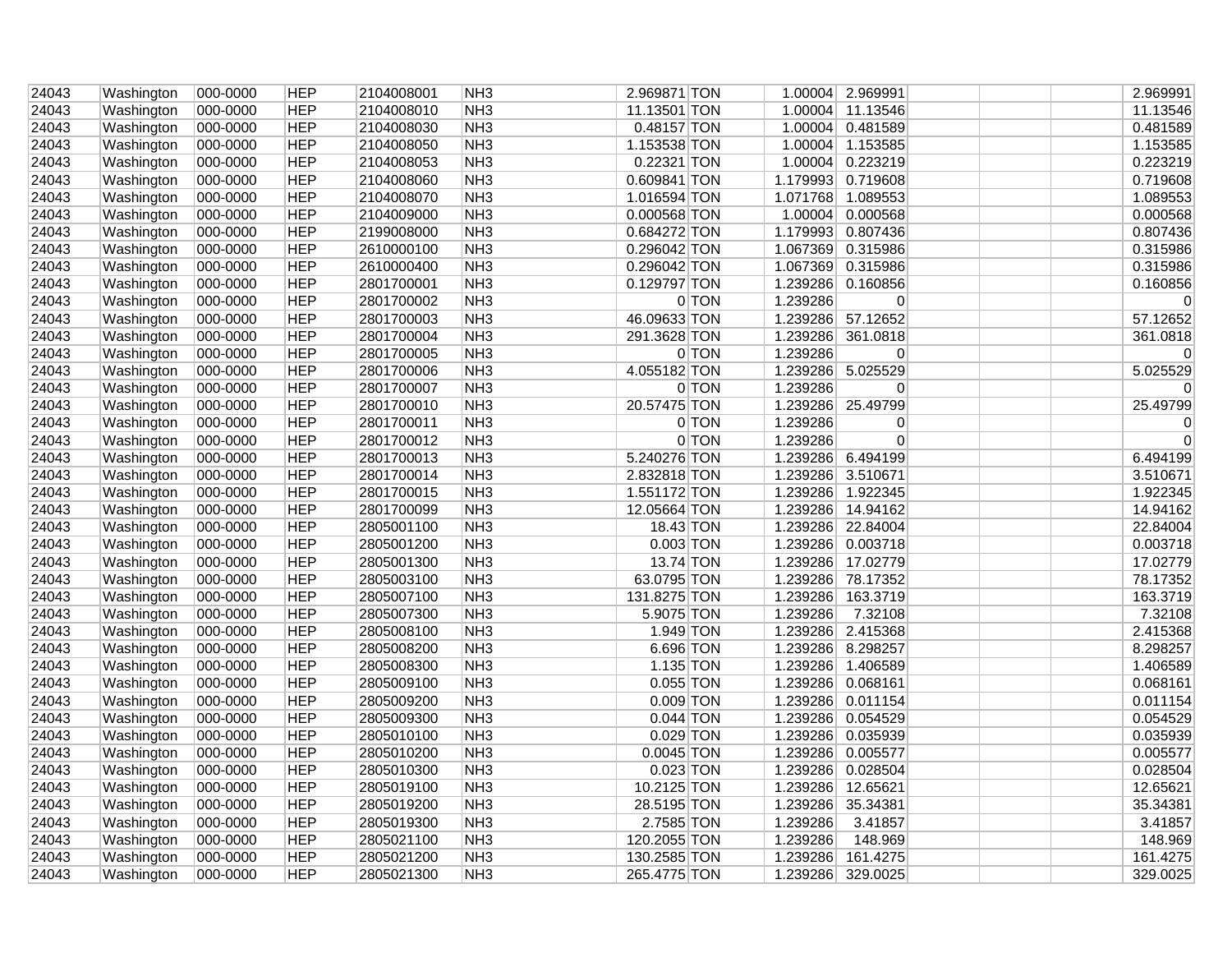| 24043 | Washington | $ 000 - 0000 $ | <b>HEP</b> | 2805022100 | NH <sub>3</sub>  | 12.985 TON   |          | 1.239286   | 16.09212          | 16.09212 |
|-------|------------|----------------|------------|------------|------------------|--------------|----------|------------|-------------------|----------|
| 24043 | Washington | 000-0000       | <b>HEP</b> | 2805022200 | NH <sub>3</sub>  | $0.5305$ TON |          |            |                   | 0.657441 |
| 24043 | Washington | 000-0000       | <b>HEP</b> | 2805022300 | NH <sub>3</sub>  | 7.3245 TON   |          |            | 239286  9.077148. | 9.077148 |
| 24043 | Washington | 000-0000       | <b>HEP</b> | 2805023100 | NH <sub>3</sub>  |              | 90.9 TON | ∃239286. ا | 112.6511          | 112.6511 |
| 24043 | Washington | 000-0000       | HEP        | 2805023200 | NH <sub>3</sub>  | 1.3795 TON   |          | ا239286. ا | 1.709595          | 1.709595 |
| 24043 | Washington | 000-0000       | <b>HEP</b> | 2805023300 | NH <sub>3</sub>  | 118.196 TON  |          | ∣239286. ا | 146.4786          | 146.4786 |
| 24043 | Washington | 000-0000       | <b>HEP</b> | 2805035000 | NH <sub>3</sub>  | 14.4492 TON  |          | 1.239286   | 17.90669          | 17.90669 |
| 24043 | Washington | 000-0000       | <b>HEP</b> | 2805039100 | NH <sub>3</sub>  | 4.6005 TON   |          | ∃239286. ا | 5.701334          | 5.701334 |
| 24043 | Washington | 000-0000       | <b>HEP</b> | 2805039200 | NH <sub>3</sub>  | 11.7605 TON  |          | ∃239286. ا | 14.57462          | 14.57462 |
| 24043 | Washington | 000-0000       | <b>HEP</b> | 2805039300 | NH <sub>3</sub>  | 1.1045 TON   |          | ا239286. ا | 1.368791          | 1.368791 |
| 24043 | Washington | 000-0000       | <b>HEP</b> | 2805040000 | NH <sub>3</sub>  | 2.3865 TON   |          | ا239286. ا | 2.957555          | 2.957555 |
| 24043 | Washington | 000-0000       | HEP        | 2805045000 | NH <sub>3</sub>  | 1.554903 TON |          | ∣239286. ا | 1.926969          | 1.926969 |
| 24043 | Washington | 000-0000       | <b>HEP</b> | 2805047100 | NH <sub>3</sub>  | 15.7445 TON  |          | 239286.    | 19.51193          | 19.51193 |
| 24043 | Washington | 000-0000       | <b>HEP</b> | 2805047300 | NH <sub>3</sub>  | 9.811 TON    |          | ا239286.   | 12.15863          | 12.15863 |
| 24043 | Washington | 000-0000       | <b>HEP</b> | 2805053100 | NH3              | $0.1545$ TON |          | 1.239286   | 0.19147           | 0.19147  |
|       |            |                |            |            | <b>NH3 Total</b> | 1496.012     |          |            | 1849.818          | 1849.818 |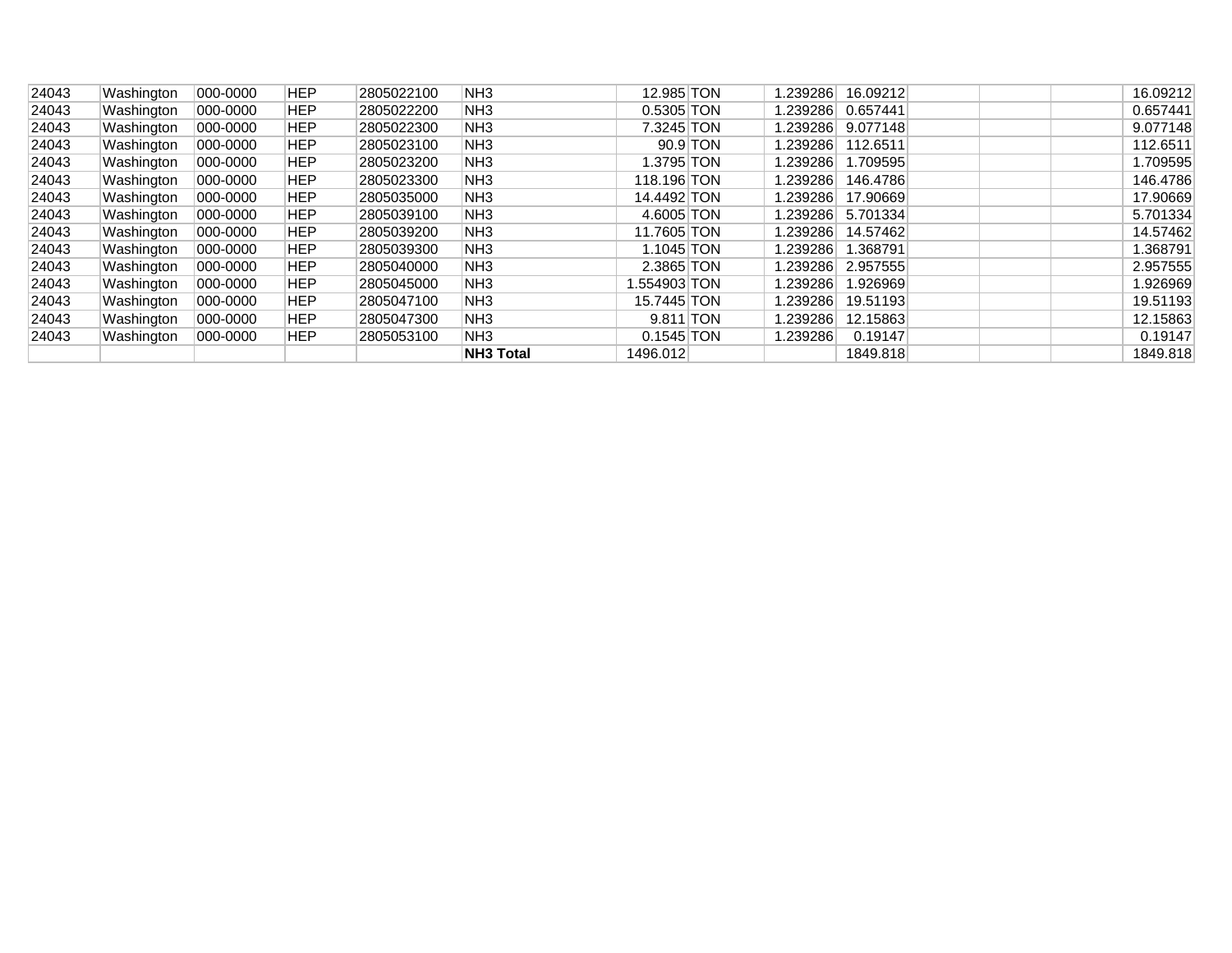|                |                          |                      |                          |                          | <b>NOX Total</b>         | 460.4306                   |                      | 489.3364             |  | 489.3364             |
|----------------|--------------------------|----------------------|--------------------------|--------------------------|--------------------------|----------------------------|----------------------|----------------------|--|----------------------|
| 24043          | Washington               | 000-0000             | <b>HEP</b>               | 2810050000               | <b>NOX</b>               | $0.08$ TON                 | 1.067369             | 0.08539              |  | 0.08539              |
| 24043          | Washington               | 000-0000             | <b>HEP</b>               | 2810030000               | <b>NOX</b>               | 0.18676 TON                | 1.067369             | 0.199342             |  | 0.199342             |
| 24043          | Washington               | 000-0000             | <b>HEP</b>               | 2810015000               | <b>NOX</b>               | $0$ TON                    |                      | 0                    |  | $\Omega$             |
| 24043          | Washington               | 000-0000             | <b>HEP</b>               | 2810005000               | <b>NOX</b>               | 0 TON                      |                      | $\overline{0}$       |  | 0                    |
| 24043          | Washington               | 000-0000             | <b>HEP</b>               | 2810001000               | <b>NOX</b>               | 0.2134 TON                 |                      | 0.2134               |  | 0.2134               |
| 24043          | Washington               | 000-0000             | <b>HEP</b>               | 2610030000               | <b>NOX</b>               | 10.75375 TON               | 1.067369             | 11.47822             |  | 11.47822             |
| 24043          | Washington               | 000-0000             | <b>HEP</b>               | 2610000500               | <b>NOX</b>               | $79$ TON                   | 1.067369             | 84.32214             |  | 84.32214             |
| 24043          | Washington               | 000-0000             | <b>HEP</b>               | 2610000400               | <b>NOX</b>               | 1.174771 TON               | 1.067369             | 1.253914             |  | 1.253914             |
| 24043          | Washington               | 000-0000             | <b>HEP</b>               | 2610000100               | <b>NOX</b>               | 1.456716 TON               | 1.067369             | 1.554853             |  | 1.554853             |
| 24043          | Washington               | 000-0000             | <b>HEP</b>               | 2601000000               | <b>NOX</b>               | 0.7325 TON                 | $\mathbf{1}$         | 0.7325               |  | 0.7325               |
| 24043          | Washington               | 000-0000             | <b>HEP</b>               | 2199008000               | <b>NOX</b>               | 0.637571 TON               | 1.179993             | 0.752329             |  | 0.752329             |
| 24043          | Washington               | 000-0000             | <b>HEP</b>               | 2104011000               | <b>NOX</b>               | 6.87 TON                   | 1.071768             | 7.363046             |  | 7.363046             |
| 24043          | Washington               | 000-0000             | <b>HEP</b>               | 2104009000               | <b>NOX</b>               | 0.919263 TON               | 1.00004              | 0.9193               |  | 0.9193               |
| 24043          | Washington               | 000-0000             | <b>HEP</b>               | 2104008070               | <b>NOX</b>               | 1.468413 TON               | 1.071768             | 1.573798             |  | 1.573798             |
| 24043          | Washington               | 000-0000             | <b>HEP</b>               | 2104008060               | <b>NOX</b>               | 0.880882 TON               | 1.179993             | 1.039434             |  | 1.039434             |
| 24043          | Washington               | 000-0000             | <b>HEP</b>               | 2104008053               | <b>NOX</b>               | 2.831097 TON               | 1.00004              | 2.831212             |  | 2.831212             |
| 24043          | Washington               | 000-0000             | <b>HEP</b>               | 2104008050               | <b>NOX</b>               | 2.922297 TON               | 1.00004              | 2.922415             |  | 2.922415             |
| 24043          | Washington               | 000-0000             | <b>HEP</b>               | 2104008030               | <b>NOX</b>               | 1.069729 TON               | 1.00004              | 1.069772             |  | 1.069772             |
| 24043          | Washington               | 000-0000             | <b>HEP</b>               | 2104008010               | <b>NOX</b>               | 16.76801 TON               | 1.00004              | 16.76869             |  | 16.76869             |
| 24043          | Washington               | 000-0000             | <b>HEP</b>               | 2104008001               | <b>NOX</b>               | 4.774367 TON               | 1.00004              | 4.77456              |  | 4.77456              |
| 24043          | Washington               | 000-0000             | <b>HEP</b>               | 2104007000               | <b>NOX</b>               | 13.3636 TON                | 1.071768             | 14.32268             |  | 14.32268             |
| 24043          | Washington               | 000-0000             | <b>HEP</b>               | 2104006000               | <b>NOX</b>               | 30.66215 TON               | 1.071768             | 32.86271             |  | 32.86271             |
| 24043          | Washington               | 000-0000             | <b>HEP</b>               | 2104004000               | <b>NOX</b>               | 97.02 TON                  | 1.071768             | 103.9829             |  | 103.9829             |
| 24043          | Washington               | 000-0000             | <b>HEP</b>               | 2104002000               | <b>NOX</b>               | 0.571229 TON               |                      | 0.571229             |  | 0.571229             |
| 24043          | Washington               | 000-0000             | <b>HEP</b>               | 2103011000               | <b>NOX</b>               | 4.36 TON                   | 1.067369             | 4.653728             |  | 4.653728             |
| 24043          | Washington<br>Washington | 000-0000<br>000-0000 | <b>HEP</b>               | 2103006000<br>2103007000 | <b>NOX</b>               | 2.362955 TON               | 1.067369<br>1.067369 | 58.99275<br>2.522145 |  | 58.99275<br>2.522145 |
| 24043<br>24043 | Washington               | 000-0000             | <b>HEP</b><br><b>HEP</b> | 2103005000               | <b>NOX</b><br><b>NOX</b> | $4.65$ TON<br>55.26932 TON | 1.067369             | 4.963265             |  | 4.963265             |
| 24043          | Washington               | 000-0000             | <b>HEP</b>               | 2103004000               | <b>NOX</b>               | 61.22 TON                  | 1.067369             | 65.34432             |  | 65.34432             |
| 24043          | Washington               | 000-0000             | <b>HEP</b>               | 2103002000               | <b>NOX</b>               | 12.87179 TON               |                      | 1 12.87179           |  | 12.87179             |
| 24043          | Washington               | 000-0000             | <b>HEP</b>               | 2102005000               | <b>NOX</b>               | 29.36 TON                  | 1.067369 31.33795    |                      |  | 31.33795             |
| 24043          | Washington               | 000-0000             | <b>HEP</b>               | 2102004000               | <b>NOX</b>               | 15.98 TON                  | 1.067369             | 17.05655             |  | 17.05655             |
|                |                          |                      |                          |                          |                          |                            |                      |                      |  |                      |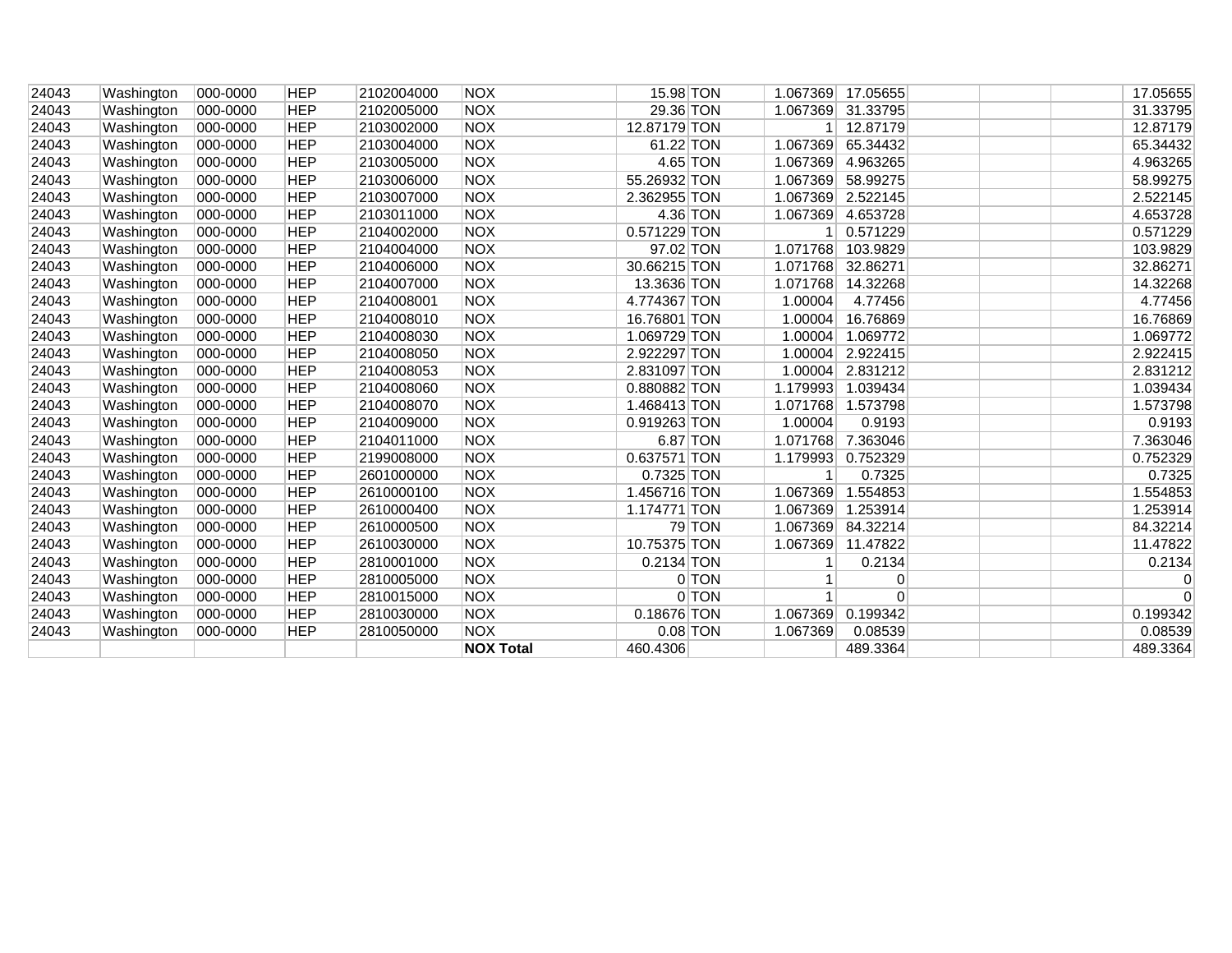| 24043 | Washington | 000-0000 | <b>HEP</b> | 2102004000 | PM10-FIL              |              | $0.8$ TON |                   | 1.067369 0.853895 | 0.853895    |
|-------|------------|----------|------------|------------|-----------------------|--------------|-----------|-------------------|-------------------|-------------|
| 24043 | Washington | 000-0000 | <b>HEP</b> | 2102005000 | PM10-FIL              | 9.99 TON     |           | 1.067369          | 10.66301          | 10.66301    |
| 24043 | Washington | 000-0000 | <b>HEP</b> | 2103002000 | PM10-FIL              | 9.237403 TON |           |                   | 1 9.237403        | 9.237403    |
| 24043 | Washington | 000-0000 | <b>HEP</b> | 2103004000 | PM10-FIL              | $3.31$ TON   |           | 1.067369 3.532991 |                   | 3.532991    |
| 24043 | Washington | 000-0000 | <b>HEP</b> | 2103005000 | PM10-FIL              | $1.14$ TON   |           |                   | 1.067369 1.216801 | 1.216801    |
| 24043 | Washington | 000-0000 | <b>HEP</b> | 2103006000 | PM10-FIL              | 1.117146 TON |           | 1.067369 1.192407 |                   | 1.192407    |
| 24043 | Washington | 000-0000 | <b>HEP</b> | 2103007000 | PM10-FIL              | 0.023376 TON |           |                   | 1.067369 0.024951 | 0.024951    |
| 24043 | Washington | 000-0000 | <b>HEP</b> | 2103011000 | PM10-FIL              | $0.24$ TON   |           |                   | 1.067369 0.256169 | 0.256169    |
| 24043 | Washington | 000-0000 | <b>HEP</b> | 2104002000 | PM10-FIL              | 0.389189 TON |           |                   | 1 0.389189        | 0.389189    |
| 24043 | Washington | 000-0000 | <b>HEP</b> | 2104004000 | PM10-FIL              | $5.82$ TON   |           |                   | 1.071768 6.237689 | 6.237689    |
| 24043 | Washington | 000-0000 | <b>HEP</b> | 2104006000 | PM10-FIL              | 0.619767 TON |           |                   | 1.071768 0.664246 | 0.664246    |
| 24043 | Washington | 000-0000 | <b>HEP</b> | 2104007000 | PM10-FIL              | 0.132517 TON |           |                   | 1.071768 0.142028 | 0.142028    |
| 24043 | Washington | 000-0000 | <b>HEP</b> | 2104008001 | PM10-FIL              | 50.37781 TON |           |                   | 1.00004 50.37984  | 50.37984    |
| 24043 | Washington | 000-0000 | <b>HEP</b> | 2104008010 | PM10-FIL              | 221.3901 TON |           |                   | 1.00004 221.3991  | 221.3991    |
| 24043 | Washington | 000-0000 | <b>HEP</b> | 2104008030 | PM10-FIL              | 8.953631 TON |           |                   | 1.00004 8.953993  | 8.953993    |
| 24043 | Washington | 000-0000 | <b>HEP</b> | 2104008050 | PM10-FIL              | 19.25127 TON |           |                   | 1.00004 19.25205  | 19.25205    |
| 24043 | Washington | 000-0000 | <b>HEP</b> | 2104008053 | PM10-FIL              | 2.279779 TON |           |                   | 1.00004 2.279871  | 2.279871    |
| 24043 | Washington | 000-0000 | <b>HEP</b> | 2104008060 | PM10-FIL              | 11.72251 TON |           |                   | 1.179993 13.83247 | 13.83247    |
| 24043 | Washington | 000-0000 | <b>HEP</b> | 2104008070 | PM10-FIL              | 19.54119 TON |           |                   | 1.071768 20.94362 | 20.94362    |
| 24043 | Washington | 000-0000 | <b>HEP</b> | 2104009000 | PM10-FIL              | 6.858898 TON |           |                   | 1.00004 6.859175  | 6.859175    |
| 24043 | Washington | 000-0000 | <b>HEP</b> | 2104011000 | PM10-FIL              | $0.41$ TON   |           |                   | 1.071768 0.439425 | 0.439425    |
| 24043 | Washington | 000-0000 | <b>HEP</b> | 2199008000 | PM10-FIL              | 9.563564 TON |           | 1.179993 11.28494 |                   | 11.28494    |
| 24043 | Washington | 000-0000 | <b>HEP</b> | 2294000000 | PM10-FIL              | 415.7983 TON |           | 1.0909            | 453.5944          | 453.5944    |
| 24043 | Washington | 000-0000 | <b>HEP</b> | 2296000000 | PM10-FIL              | 38.53404 TON |           |                   | 1.0909 42.03679   | 42.03679    |
| 24043 | Washington | 000-0000 | <b>HEP</b> | 2302002100 | PM10-FIL              | 3.813934 TON |           |                   | 1.034759 3.946504 | 3.946504    |
| 24043 | Washington | 000-0000 | <b>HEP</b> | 2302002200 | PM10-FIL              | 22.9846 TON  |           |                   | 1.034759 23.78353 | 23.78353    |
| 24043 | Washington | 000-0000 | <b>HEP</b> | 2302003100 | PM10-FIL              | 5.957439 TON |           |                   | 1.034759 6.164516 | 6.164516    |
| 24043 | Washington | 000-0000 | <b>HEP</b> | 2302003200 | PM10-FIL              | 0.471075 TON |           |                   | 1.034759 0.487449 | 0.487449    |
| 24043 | Washington | 000-0000 | <b>HEP</b> | 2311010000 | PM10-FIL              | 52.74792 TON |           |                   | 1.071768 56.53353 | 56.53353    |
| 24043 | Washington | 000-0000 | <b>HEP</b> | 2311020000 | PM10-FIL              | 290.1744 TON |           |                   | 1.071768 310.9996 | 310.9996    |
| 24043 | Washington | 000-0000 | <b>HEP</b> | 2311030000 | PM10-FIL              | 814.5039 TON |           |                   | 1.148037 935.0804 | 935.0804    |
| 24043 | Washington | 000-0000 | <b>HEP</b> | 2601000000 | PM10-FIL              | 0.4395 TON   |           | 1 <sup>1</sup>    | 0.4395            | 0.4395      |
| 24043 | Washington | 000-0000 | <b>HEP</b> | 2610000100 | PM10-FIL              | 5.168992 TON |           | 1.067369 5.517221 |                   | 5.517221    |
| 24043 | Washington | 000-0000 | <b>HEP</b> | 2610000400 | PM10-FIL              | 4.635646 TON |           |                   | 1.067369 4.947944 | 4.947944    |
| 24043 | Washington | 000-0000 | <b>HEP</b> | 2610000500 | PM10-FIL              | 268.58 TON   |           |                   | 1.067369 286.6739 | 286.6739    |
| 24043 | Washington | 000-0000 | <b>HEP</b> | 2610030000 | PM10-FIL              | 33.4953 TON  |           | 1.067369          | 35.75184          | 35.75184    |
| 24043 | Washington | 000-0000 | <b>HEP</b> | 2801000003 | PM10-FIL              | 570.4131 TON |           | 1.239286          | 706.9049          | 706.9049    |
| 24043 | Washington | 000-0000 | <b>HEP</b> | 2810001000 | PM10-FIL              | 0.90695 TON  |           | $\mathbf{1}$      | 0.90695           | 0.90695     |
| 24043 | Washington | 000-0000 | <b>HEP</b> | 2810005000 | PM10-FIL              |              | 0 TON     | 1 <sup>1</sup>    | 0                 | $\mathbf 0$ |
| 24043 | Washington | 000-0000 | <b>HEP</b> | 2810015000 | PM10-FIL              | $0.168$ TON  |           | 1                 | 0.168             | 0.168       |
| 24043 | Washington | 000-0000 | <b>HEP</b> | 2810030000 | PM10-FIL              | 1.44072 TON  |           | 1.067369          | 1.53778           | 1.53778     |
| 24043 | Washington | 000-0000 | <b>HEP</b> | 2810050000 | PM10-FIL              | $1.93$ TON   |           | 1.067369          | 2.060022          | 2.060022    |
|       |            |          |            |            | <b>PM10-FIL Total</b> | 2915.332     |           |                   | 3267.57           | 3267.57     |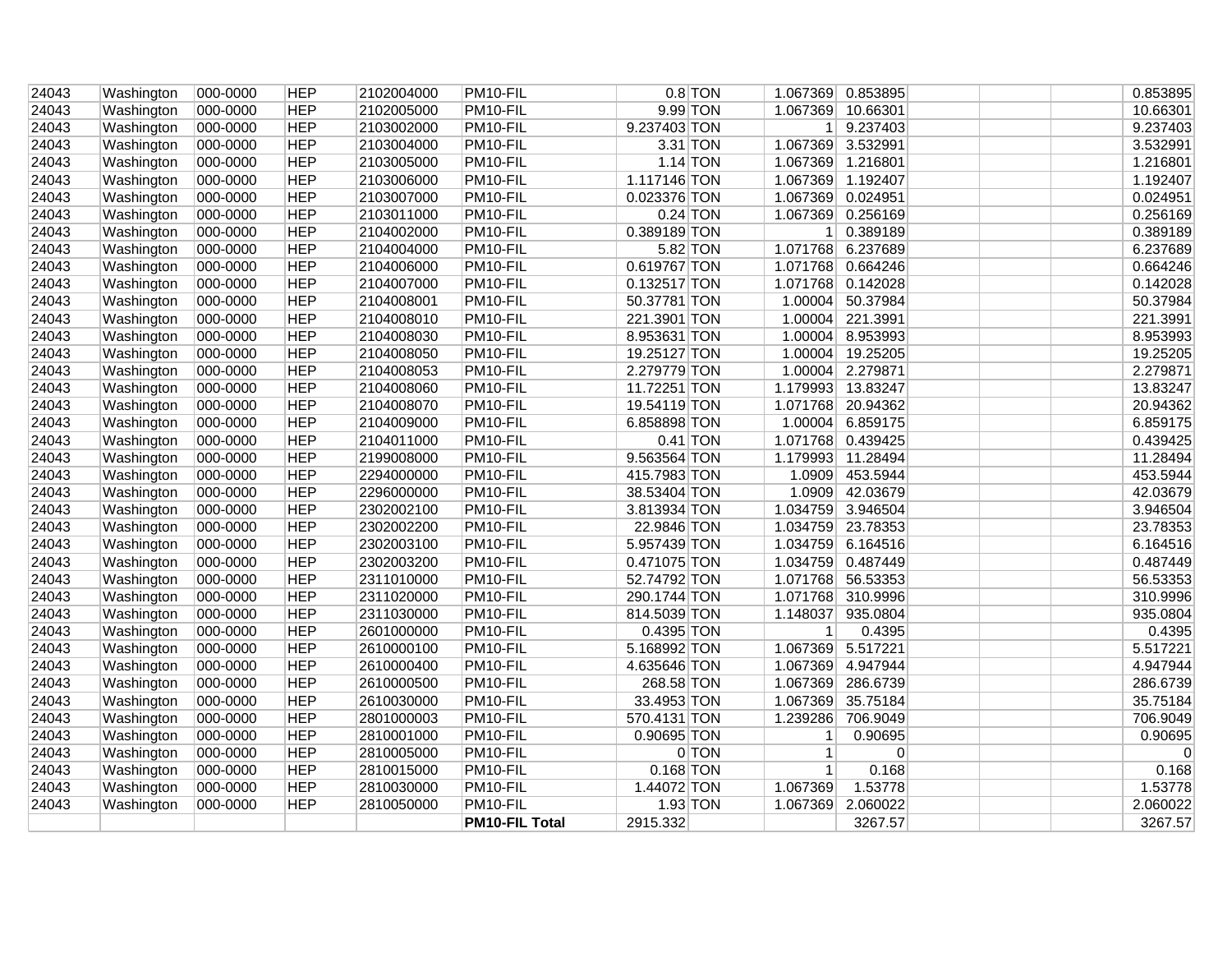| 24043 | Washington | 000-0000 | <b>HEP</b> | 2102004000 | PM10-PRI              | $1.84$ TON   |         |                   | 1.067369 1.963959 | 1.963959    |
|-------|------------|----------|------------|------------|-----------------------|--------------|---------|-------------------|-------------------|-------------|
| 24043 | Washington | 000-0000 | <b>HEP</b> | 2102005000 | PM10-PRI              | 10.7912 TON  |         |                   | 1.067369 11.51819 | 11.51819    |
| 24043 | Washington | 000-0000 | <b>HEP</b> | 2103002000 | PM10-PRI              | 10.80776 TON |         |                   | 1 10.80776        | 10.80776    |
| 24043 | Washington | 000-0000 | <b>HEP</b> | 2103004000 | PM10-PRI              | 7.294247 TON |         |                   | 1.067369 7.785652 | 7.785652    |
| 24043 | Washington | 000-0000 | <b>HEP</b> | 2103005000 | PM10-PRI              | 1.266768 TON |         |                   | 1.067369 1.352109 | 1.352109    |
| 24043 | Washington | 000-0000 | <b>HEP</b> | 2103006000 | PM10-PRI              | 4.468584 TON |         | 1.067369 4.769627 |                   | 4.769627    |
| 24043 | Washington | 000-0000 | <b>HEP</b> | 2103007000 | PM10-PRI              | 0.093504 TON |         |                   | 1.067369 0.099803 | 0.099803    |
| 24043 | Washington | 000-0000 | <b>HEP</b> | 2103011000 | PM10-PRI              | 0.528888 TON |         |                   | 1.067369 0.564519 | 0.564519    |
| 24043 | Washington | 000-0000 | <b>HEP</b> | 2104002000 | PM10-PRI              | 0.454495 TON |         |                   | 1 0.454495        | 0.454495    |
| 24043 | Washington | 000-0000 | <b>HEP</b> | 2104004000 | PM10-PRI              | 12.82553 TON |         | 1.071768          | 13.746            | 13.746      |
| 24043 | Washington | 000-0000 | <b>HEP</b> | 2104006000 | PM10-PRI              | 2.479067 TON |         |                   | 1.071768 2.656984 | 2.656984    |
| 24043 | Washington | 000-0000 | <b>HEP</b> | 2104007000 | PM10-PRI              | 0.530069 TON |         | 1.071768 0.568111 |                   | 0.568111    |
| 24043 | Washington | 000-0000 | <b>HEP</b> | 2104008001 | PM10-PRI              | 50.37781 TON |         |                   | 1.00004 50.37984  | 50.37984    |
| 24043 | Washington | 000-0000 | <b>HEP</b> | 2104008010 | PM10-PRI              | 221.3901 TON |         |                   | 1.00004 221.3991  | 221.3991    |
| 24043 | Washington | 000-0000 | <b>HEP</b> | 2104008030 | PM10-PRI              | 8.953631 TON |         |                   | 1.00004 8.953993  | 8.953993    |
| 24043 | Washington | 000-0000 | <b>HEP</b> | 2104008050 | PM10-PRI              | 19.25127 TON |         |                   | 1.00004 19.25205  | 19.25205    |
| 24043 | Washington | 000-0000 | <b>HEP</b> | 2104008053 | PM10-PRI              | 2.279779 TON |         |                   | 1.00004 2.279871  | 2.279871    |
| 24043 | Washington | 000-0000 | <b>HEP</b> | 2104008060 | PM10-PRI              | 11.72251 TON |         | 1.179993 13.83247 |                   | 13.83247    |
| 24043 | Washington | 000-0000 | <b>HEP</b> | 2104008070 | PM10-PRI              | 19.54119 TON |         |                   | 1.071768 20.94362 | 20.94362    |
| 24043 | Washington | 000-0000 | <b>HEP</b> | 2104009000 | PM10-PRI              | 6.858898 TON |         |                   | 1.00004 6.859175  | 6.859175    |
| 24043 | Washington | 000-0000 | <b>HEP</b> | 2104011000 | PM10-PRI              | 0.903517 TON |         | 1.071768 0.968361 |                   | 0.968361    |
| 24043 | Washington | 000-0000 | <b>HEP</b> | 2199008000 | PM10-PRI              | 9.563564 TON |         |                   | 1.179993 11.28494 | 11.28494    |
| 24043 | Washington | 000-0000 | <b>HEP</b> | 2294000000 | PM10-PRI              | 415.7982 TON |         | 1.0909            | 453.5944          | 453.5944    |
| 24043 | Washington | 000-0000 | <b>HEP</b> | 2296000000 | PM10-PRI              | 38.53404 TON |         |                   | 1.0909 42.03679   | 42.03679    |
| 24043 | Washington | 000-0000 | <b>HEP</b> | 2302002100 | PM10-PRI              | 3.813934 TON |         |                   | 1.034759 3.946504 | 3.946504    |
| 24043 | Washington | 000-0000 | <b>HEP</b> | 2302002200 | PM10-PRI              | 22.9846 TON  |         |                   | 1.034759 23.78353 | 23.78353    |
| 24043 | Washington | 000-0000 | <b>HEP</b> | 2302003100 | PM10-PRI              | 5.957439 TON |         |                   | 1.034759 6.164516 | 6.164516    |
| 24043 | Washington | 000-0000 | <b>HEP</b> | 2302003200 | PM10-PRI              | 0.471075 TON |         |                   | 1.034759 0.487449 | 0.487449    |
| 24043 | Washington | 000-0000 | <b>HEP</b> | 2311010000 | PM10-PRI              | 52.74792 TON |         |                   | 1.071768 56.53353 | 56.53353    |
| 24043 | Washington | 000-0000 | <b>HEP</b> | 2311020000 | PM10-PRI              | 290.1744 TON |         |                   | 1.071768 310.9996 | 310.9996    |
| 24043 | Washington | 000-0000 | <b>HEP</b> | 2311030000 | PM10-PRI              | 814.5039 TON |         |                   | 1.148037 935.0804 | 935.0804    |
| 24043 | Washington | 000-0000 | <b>HEP</b> | 2601000000 | PM10-PRI              | 0.476904 TON |         |                   | 1 0.476904        | 0.476904    |
| 24043 | Washington | 000-0000 | <b>HEP</b> | 2610000100 | PM10-PRI              | 5.168992 TON |         | 1.067369 5.517221 |                   | 5.517221    |
| 24043 | Washington | 000-0000 | <b>HEP</b> | 2610000400 | PM10-PRI              | 4.635646 TON |         |                   | 1.067369 4.947944 | 4.947944    |
| 24043 | Washington | 000-0000 | <b>HEP</b> | 2610000500 | PM10-PRI              | 268.58 TON   |         |                   | 1.067369 286.6739 | 286.6739    |
| 24043 | Washington | 000-0000 | <b>HEP</b> | 2610030000 | PM10-PRI              | 33.4953 TON  |         | 1.067369          | 35.75184          | 35.75184    |
| 24043 | Washington | 000-0000 | <b>HEP</b> | 2801000003 | PM10-PRI              | 570.4131 TON |         | 1.239286          | 706.9049          | 706.9049    |
| 24043 | Washington | 000-0000 | <b>HEP</b> | 2810001000 | PM10-PRI              | 0.90695 TON  |         | $\mathbf{1}$      | 0.90695           | 0.90695     |
| 24043 | Washington | 000-0000 | <b>HEP</b> | 2810005000 | PM10-PRI              |              | $0$ TON | $\vert$ 1         | 0                 | $\mathbf 0$ |
| 24043 | Washington | 000-0000 | <b>HEP</b> | 2810015000 | PM10-PRI              | $0.168$ TON  |         | 1                 | 0.168             | 0.168       |
| 24043 | Washington | 000-0000 | <b>HEP</b> | 2810030000 | PM10-PRI              | 1.44072 TON  |         | 1.067369          | 1.53778           | 1.53778     |
| 24043 | Washington | 000-0000 | <b>HEP</b> | 2810050000 | PM10-PRI              | $1.93$ TON   |         | 1.067369          | 2.060022          | 2.060022    |
|       |            |          |            |            | <b>PM10-PRI Total</b> | 2936.424     |         |                   | 3290.013          | 3290.013    |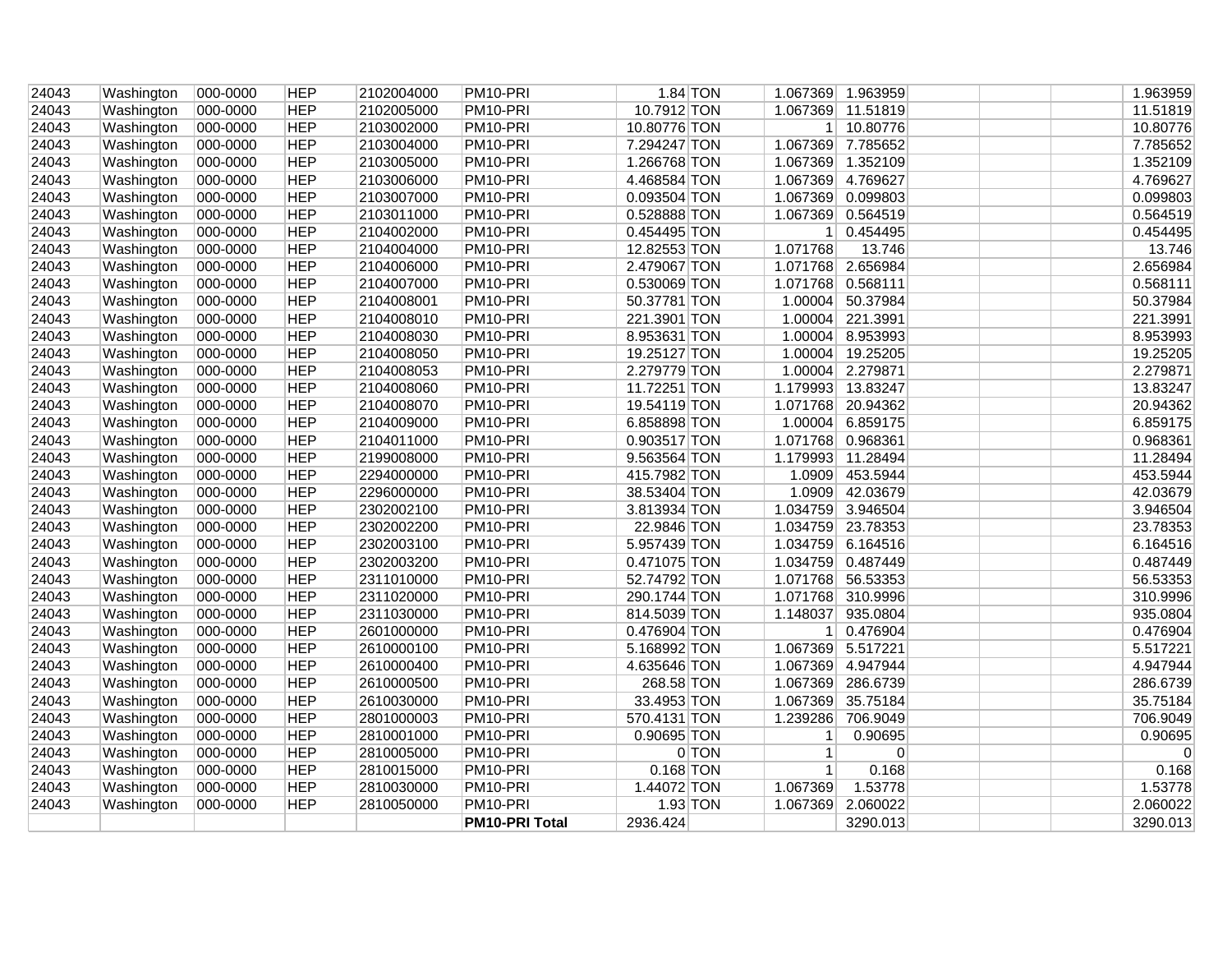| 24043 | Washington | 000-0000 | <b>HEP</b> | 2102004000 | PM25-FIL              |              | $0.2$ TON |                   | 1.067369 0.213474  | 0.213474    |
|-------|------------|----------|------------|------------|-----------------------|--------------|-----------|-------------------|--------------------|-------------|
| 24043 | Washington | 000-0000 | <b>HEP</b> | 2102005000 | PM25-FIL              | 6.51 TON     |           |                   | 1.067369 6.948571  | 6.948571    |
| 24043 | Washington | 000-0000 | <b>HEP</b> | 2103002000 | PM25-FIL              | 4.544802 TON |           |                   | 1 4.544802         | 4.544802    |
| 24043 | Washington | 000-0000 | <b>HEP</b> | 2103004000 | PM25-FIL              | 2.54 TON     |           |                   | 1.067369 2.711117  | 2.711117    |
| 24043 | Washington | 000-0000 | <b>HEP</b> | 2103005000 | PM25-FIL              | $0.42$ TON   |           |                   | 1.067369 0.448295  | 0.448295    |
| 24043 | Washington | 000-0000 | <b>HEP</b> | 2103006000 | PM25-FIL              | 1.117146 TON |           |                   | 1.067369 1.192407  | 1.192407    |
| 24043 | Washington | 000-0000 | <b>HEP</b> | 2103007000 | PM25-FIL              | 0.023376 TON |           |                   | 1.067369 0.024951  | 0.024951    |
| 24043 | Washington | 000-0000 | <b>HEP</b> | 2103011000 | PM25-FIL              | $0.18$ TON   |           |                   | 1.067369 0.192126  | 0.192126    |
| 24043 | Washington | 000-0000 | <b>HEP</b> | 2104002000 | PM25-FIL              | 0.238573 TON |           |                   | $1 \vert 0.238573$ | 0.238573    |
| 24043 | Washington | 000-0000 | <b>HEP</b> | 2104004000 | PM25-FIL              | 4.47 TON     |           |                   | 1.071768 4.790803  | 4.790803    |
| 24043 | Washington | 000-0000 | <b>HEP</b> | 2104006000 | PM25-FIL              | 0.619767 TON |           |                   | 1.071768 0.664246  | 0.664246    |
| 24043 | Washington | 000-0000 | <b>HEP</b> | 2104007000 | PM25-FIL              | 0.132517 TON |           |                   | 1.071768 0.142028  | 0.142028    |
| 24043 | Washington | 000-0000 | <b>HEP</b> | 2104008001 | PM25-FIL              | 50.37781 TON |           |                   | 1.00004 50.37984   | 50.37984    |
| 24043 | Washington | 000-0000 | <b>HEP</b> | 2104008010 | PM25-FIL              | 221.3901 TON |           |                   | 1.00004 221.3991   | 221.3991    |
| 24043 | Washington | 000-0000 | <b>HEP</b> | 2104008030 | PM25-FIL              | 8.953631 TON |           |                   | 1.00004 8.953993   | 8.953993    |
| 24043 | Washington | 000-0000 | <b>HEP</b> | 2104008050 | PM25-FIL              | 19.25127 TON |           |                   | 1.00004 19.25205   | 19.25205    |
| 24043 | Washington | 000-0000 | <b>HEP</b> | 2104008053 | PM25-FIL              | 2.279779 TON |           |                   | 1.00004 2.279871   | 2.279871    |
| 24043 | Washington | 000-0000 | <b>HEP</b> | 2104008060 | PM25-FIL              | 11.72251 TON |           |                   | 1.179993 13.83247  | 13.83247    |
| 24043 | Washington | 000-0000 | <b>HEP</b> | 2104008070 | PM25-FIL              | 19.54119 TON |           |                   | 1.071768 20.94362  | 20.94362    |
| 24043 | Washington | 000-0000 | <b>HEP</b> | 2104009000 | PM25-FIL              | 6.858898 TON |           |                   | 1.00004 6.859175   | 6.859175    |
| 24043 | Washington | 000-0000 | <b>HEP</b> | 2104011000 | PM25-FIL              | $0.32$ TON   |           |                   | 1.071768 0.342966  | 0.342966    |
| 24043 | Washington | 000-0000 | <b>HEP</b> | 2199008000 | PM25-FIL              | 9.563564 TON |           |                   | 1.179993 11.28494  | 11.28494    |
| 24043 | Washington | 000-0000 | <b>HEP</b> | 2294000000 | PM25-FIL              | 71.62931 TON |           |                   | 1.0909 78.14043    | 78.14043    |
| 24043 | Washington | 000-0000 | <b>HEP</b> | 2296000000 | PM25-FIL              | 3.82586 TON  |           |                   | 1.0909 4.173632    | 4.173632    |
| 24043 | Washington | 000-0000 | <b>HEP</b> | 2302002100 | PM25-FIL              | 3.697139 TON |           |                   | 1.034759 3.825649  | 3.825649    |
| 24043 | Washington | 000-0000 | <b>HEP</b> | 2302002200 | PM25-FIL              | 22.21892 TON |           |                   | 1.034759 22.99123  | 22.99123    |
| 24043 | Washington | 000-0000 | <b>HEP</b> | 2302003100 | PM25-FIL              | 4.527654 TON |           |                   | 1.034759 4.685032  | 4.685032    |
| 24043 | Washington | 000-0000 | <b>HEP</b> | 2302003200 | PM25-FIL              | 0.399028 TON |           |                   | 1.034759 0.412898  | 0.412898    |
| 24043 | Washington | 000-0000 | <b>HEP</b> | 2311010000 | PM25-FIL              | 5.274792 TON |           |                   | 1.071768 5.653353  | 5.653353    |
| 24043 | Washington | 000-0000 | <b>HEP</b> | 2311020000 | PM25-FIL              | 29.01744 TON |           |                   | 1.071768 31.09996  | 31.09996    |
| 24043 | Washington | 000-0000 | <b>HEP</b> | 2311030000 | PM25-FIL              | 81.45039 TON |           |                   | 1.148037 93.50804  | 93.50804    |
| 24043 | Washington | 000-0000 | <b>HEP</b> | 2601000000 | PM25-FIL              | 0.4395 TON   |           | 1 <sup>1</sup>    | 0.4395             | 0.4395      |
| 24043 | Washington | 000-0000 | <b>HEP</b> | 2610000100 | PM25-FIL              | 5.168992 TON |           | 1.067369 5.517221 |                    | 5.517221    |
| 24043 | Washington | 000-0000 | <b>HEP</b> | 2610000400 | PM25-FIL              | 3.573653 TON |           |                   | 1.067369 3.814406  | 3.814406    |
| 24043 | Washington | 000-0000 | <b>HEP</b> | 2610000500 | PM25-FIL              | 268.58 TON   |           |                   | 1.067369 286.6739  | 286.6739    |
| 24043 | Washington | 000-0000 | <b>HEP</b> | 2610030000 | PM25-FIL              | 30.67464 TON |           | 1.067369          | 32.74116           | 32.74116    |
| 24043 | Washington | 000-0000 | <b>HEP</b> | 2801000003 | PM25-FIL              | 114.0826 TON |           | 1.239286          | 141.381            | 141.381     |
| 24043 | Washington | 000-0000 | <b>HEP</b> | 2810001000 | PM25-FIL              | 0.90695 TON  |           | $\vert$ 1         | 0.90695            | 0.90695     |
| 24043 | Washington | 000-0000 | <b>HEP</b> | 2810005000 | PM25-FIL              |              | 0 TON     | 1 <sup>1</sup>    | 0                  | $\mathbf 0$ |
| 24043 | Washington | 000-0000 | <b>HEP</b> | 2810015000 | PM25-FIL              | $0.168$ TON  |           | 1                 | 0.168              | 0.168       |
| 24043 | Washington | 000-0000 | <b>HEP</b> | 2810030000 | PM25-FIL              | 1.311055 TON |           | 1.067369          | 1.399379           | 1.399379    |
| 24043 | Washington | 000-0000 | <b>HEP</b> | 2810050000 | PM25-FIL              | 1.7563 TON   |           | 1.067369          | 1.87462            | 1.87462     |
|       |            |          |            |            | <b>PM25-FIL Total</b> | 1019.957     |           |                   | 1097.046           | 1097.046    |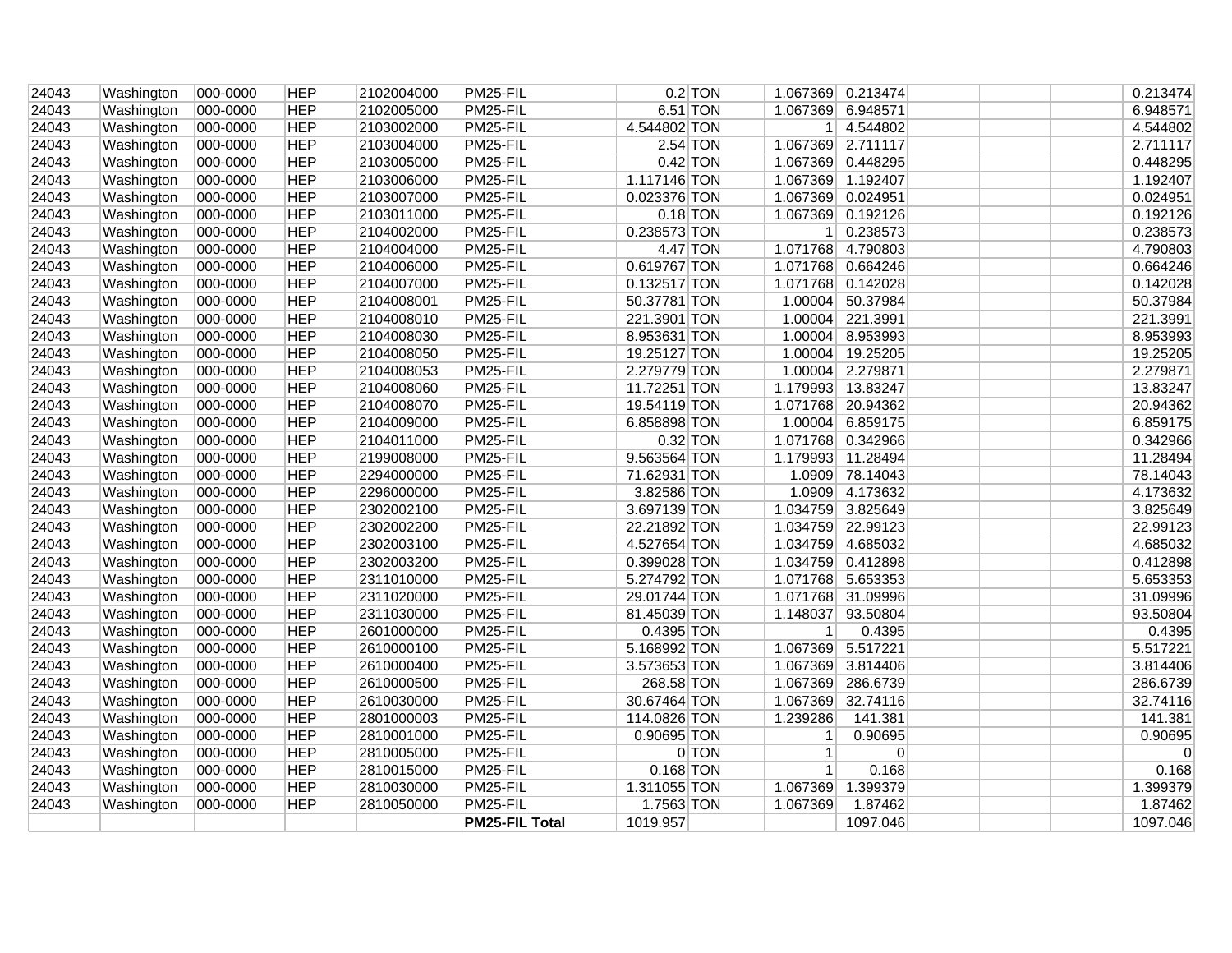| Washington | 000-0000                                                                                                                                                                                                                                                               | <b>HEP</b>                                                                                                                       | 2102004000 | PM25-PRI                                                                                                                                               | $1.24$ TON                                                           |                                                                                                                                                                                                              |          |                                                                                                                                                                                                                                                                                                                                                                                                                                                                                                                                                                                                                                                                                                                                                      | 1.323537 |
|------------|------------------------------------------------------------------------------------------------------------------------------------------------------------------------------------------------------------------------------------------------------------------------|----------------------------------------------------------------------------------------------------------------------------------|------------|--------------------------------------------------------------------------------------------------------------------------------------------------------|----------------------------------------------------------------------|--------------------------------------------------------------------------------------------------------------------------------------------------------------------------------------------------------------|----------|------------------------------------------------------------------------------------------------------------------------------------------------------------------------------------------------------------------------------------------------------------------------------------------------------------------------------------------------------------------------------------------------------------------------------------------------------------------------------------------------------------------------------------------------------------------------------------------------------------------------------------------------------------------------------------------------------------------------------------------------------|----------|
| Washington | 000-0000                                                                                                                                                                                                                                                               | <b>HEP</b>                                                                                                                       | 2102005000 | PM25-PRI                                                                                                                                               | 7.311198 TON                                                         |                                                                                                                                                                                                              |          |                                                                                                                                                                                                                                                                                                                                                                                                                                                                                                                                                                                                                                                                                                                                                      | 7.803745 |
|            | 000-0000                                                                                                                                                                                                                                                               | <b>HEP</b>                                                                                                                       | 2103002000 | PM25-PRI                                                                                                                                               | 6.115161 TON                                                         |                                                                                                                                                                                                              |          |                                                                                                                                                                                                                                                                                                                                                                                                                                                                                                                                                                                                                                                                                                                                                      | 6.115161 |
| Washington | 000-0000                                                                                                                                                                                                                                                               | <b>HEP</b>                                                                                                                       | 2103004000 | PM25-PRI                                                                                                                                               | 6.524247 TON                                                         |                                                                                                                                                                                                              |          |                                                                                                                                                                                                                                                                                                                                                                                                                                                                                                                                                                                                                                                                                                                                                      | 6.963778 |
| Washington | 000-0000                                                                                                                                                                                                                                                               | <b>HEP</b>                                                                                                                       | 2103005000 | PM25-PRI                                                                                                                                               | 0.546768 TON                                                         |                                                                                                                                                                                                              |          |                                                                                                                                                                                                                                                                                                                                                                                                                                                                                                                                                                                                                                                                                                                                                      | 0.583603 |
|            | 000-0000                                                                                                                                                                                                                                                               | <b>HEP</b>                                                                                                                       | 2103006000 | PM25-PRI                                                                                                                                               | 4.468584 TON                                                         |                                                                                                                                                                                                              |          |                                                                                                                                                                                                                                                                                                                                                                                                                                                                                                                                                                                                                                                                                                                                                      | 4.769627 |
|            |                                                                                                                                                                                                                                                                        | <b>HEP</b>                                                                                                                       |            |                                                                                                                                                        |                                                                      |                                                                                                                                                                                                              |          |                                                                                                                                                                                                                                                                                                                                                                                                                                                                                                                                                                                                                                                                                                                                                      | 0.099803 |
|            | 000-0000                                                                                                                                                                                                                                                               | <b>HEP</b>                                                                                                                       | 2103011000 | PM25-PRI                                                                                                                                               | 0.468888 TON                                                         |                                                                                                                                                                                                              |          |                                                                                                                                                                                                                                                                                                                                                                                                                                                                                                                                                                                                                                                                                                                                                      | 0.500476 |
|            | 000-0000                                                                                                                                                                                                                                                               | <b>HEP</b>                                                                                                                       | 2104002000 | PM25-PRI                                                                                                                                               | 0.303879 TON                                                         |                                                                                                                                                                                                              |          |                                                                                                                                                                                                                                                                                                                                                                                                                                                                                                                                                                                                                                                                                                                                                      | 0.303879 |
|            |                                                                                                                                                                                                                                                                        | <b>HEP</b>                                                                                                                       |            | PM25-PRI                                                                                                                                               |                                                                      |                                                                                                                                                                                                              |          |                                                                                                                                                                                                                                                                                                                                                                                                                                                                                                                                                                                                                                                                                                                                                      | 12.29911 |
|            |                                                                                                                                                                                                                                                                        | <b>HEP</b>                                                                                                                       |            | PM25-PRI                                                                                                                                               |                                                                      |                                                                                                                                                                                                              |          |                                                                                                                                                                                                                                                                                                                                                                                                                                                                                                                                                                                                                                                                                                                                                      | 2.656984 |
| Washington | 000-0000                                                                                                                                                                                                                                                               | <b>HEP</b>                                                                                                                       | 2104007000 | PM25-PRI                                                                                                                                               | 0.530069 TON                                                         |                                                                                                                                                                                                              |          |                                                                                                                                                                                                                                                                                                                                                                                                                                                                                                                                                                                                                                                                                                                                                      | 0.568111 |
| Washington | 000-0000                                                                                                                                                                                                                                                               | <b>HEP</b>                                                                                                                       | 2104008001 | PM25-PRI                                                                                                                                               | 50.37781 TON                                                         |                                                                                                                                                                                                              |          |                                                                                                                                                                                                                                                                                                                                                                                                                                                                                                                                                                                                                                                                                                                                                      | 50.37984 |
|            | 000-0000                                                                                                                                                                                                                                                               | <b>HEP</b>                                                                                                                       | 2104008010 | PM25-PRI                                                                                                                                               | 221.3901 TON                                                         |                                                                                                                                                                                                              |          |                                                                                                                                                                                                                                                                                                                                                                                                                                                                                                                                                                                                                                                                                                                                                      | 221.3991 |
|            | 000-0000                                                                                                                                                                                                                                                               | <b>HEP</b>                                                                                                                       | 2104008030 | PM25-PRI                                                                                                                                               |                                                                      |                                                                                                                                                                                                              |          |                                                                                                                                                                                                                                                                                                                                                                                                                                                                                                                                                                                                                                                                                                                                                      | 8.953993 |
|            |                                                                                                                                                                                                                                                                        | <b>HEP</b>                                                                                                                       |            | PM25-PRI                                                                                                                                               |                                                                      |                                                                                                                                                                                                              |          |                                                                                                                                                                                                                                                                                                                                                                                                                                                                                                                                                                                                                                                                                                                                                      | 19.25205 |
|            |                                                                                                                                                                                                                                                                        | <b>HEP</b>                                                                                                                       |            | PM25-PRI                                                                                                                                               |                                                                      |                                                                                                                                                                                                              |          |                                                                                                                                                                                                                                                                                                                                                                                                                                                                                                                                                                                                                                                                                                                                                      | 2.279871 |
|            |                                                                                                                                                                                                                                                                        | <b>HEP</b>                                                                                                                       |            | PM25-PRI                                                                                                                                               |                                                                      |                                                                                                                                                                                                              |          |                                                                                                                                                                                                                                                                                                                                                                                                                                                                                                                                                                                                                                                                                                                                                      | 13.83247 |
|            |                                                                                                                                                                                                                                                                        |                                                                                                                                  |            |                                                                                                                                                        |                                                                      |                                                                                                                                                                                                              |          |                                                                                                                                                                                                                                                                                                                                                                                                                                                                                                                                                                                                                                                                                                                                                      | 20.94362 |
|            |                                                                                                                                                                                                                                                                        | <b>HEP</b>                                                                                                                       |            |                                                                                                                                                        |                                                                      |                                                                                                                                                                                                              |          |                                                                                                                                                                                                                                                                                                                                                                                                                                                                                                                                                                                                                                                                                                                                                      | 6.859175 |
|            |                                                                                                                                                                                                                                                                        | <b>HEP</b>                                                                                                                       |            |                                                                                                                                                        |                                                                      |                                                                                                                                                                                                              |          |                                                                                                                                                                                                                                                                                                                                                                                                                                                                                                                                                                                                                                                                                                                                                      | 0.871901 |
|            |                                                                                                                                                                                                                                                                        | <b>HEP</b>                                                                                                                       |            |                                                                                                                                                        |                                                                      |                                                                                                                                                                                                              |          |                                                                                                                                                                                                                                                                                                                                                                                                                                                                                                                                                                                                                                                                                                                                                      | 11.28494 |
|            |                                                                                                                                                                                                                                                                        | <b>HEP</b>                                                                                                                       |            |                                                                                                                                                        |                                                                      |                                                                                                                                                                                                              |          |                                                                                                                                                                                                                                                                                                                                                                                                                                                                                                                                                                                                                                                                                                                                                      | 78.14043 |
|            | 000-0000                                                                                                                                                                                                                                                               | <b>HEP</b>                                                                                                                       | 2296000000 | PM25-PRI                                                                                                                                               | 3.82586 TON                                                          |                                                                                                                                                                                                              |          |                                                                                                                                                                                                                                                                                                                                                                                                                                                                                                                                                                                                                                                                                                                                                      | 4.173632 |
|            | 000-0000                                                                                                                                                                                                                                                               | <b>HEP</b>                                                                                                                       | 2302002100 | PM25-PRI                                                                                                                                               |                                                                      |                                                                                                                                                                                                              |          |                                                                                                                                                                                                                                                                                                                                                                                                                                                                                                                                                                                                                                                                                                                                                      | 3.825649 |
| Washington | 000-0000                                                                                                                                                                                                                                                               | <b>HEP</b>                                                                                                                       | 2302002200 | PM25-PRI                                                                                                                                               | 22.21892 TON                                                         |                                                                                                                                                                                                              |          |                                                                                                                                                                                                                                                                                                                                                                                                                                                                                                                                                                                                                                                                                                                                                      | 22.99123 |
| Washington | 000-0000                                                                                                                                                                                                                                                               | <b>HEP</b>                                                                                                                       | 2302003100 | PM25-PRI                                                                                                                                               | 4.527654 TON                                                         |                                                                                                                                                                                                              |          |                                                                                                                                                                                                                                                                                                                                                                                                                                                                                                                                                                                                                                                                                                                                                      | 4.685032 |
| Washington | 000-0000                                                                                                                                                                                                                                                               | <b>HEP</b>                                                                                                                       | 2302003200 | PM25-PRI                                                                                                                                               | 0.399028 TON                                                         |                                                                                                                                                                                                              |          |                                                                                                                                                                                                                                                                                                                                                                                                                                                                                                                                                                                                                                                                                                                                                      | 0.412898 |
| Washington | 000-0000                                                                                                                                                                                                                                                               | <b>HEP</b>                                                                                                                       | 2311010000 | PM25-PRI                                                                                                                                               | 5.274792 TON                                                         |                                                                                                                                                                                                              |          |                                                                                                                                                                                                                                                                                                                                                                                                                                                                                                                                                                                                                                                                                                                                                      | 5.653353 |
| Washington | 000-0000                                                                                                                                                                                                                                                               | <b>HEP</b>                                                                                                                       | 2311020000 | PM25-PRI                                                                                                                                               | 29.01744 TON                                                         |                                                                                                                                                                                                              |          |                                                                                                                                                                                                                                                                                                                                                                                                                                                                                                                                                                                                                                                                                                                                                      | 31.09996 |
| Washington | 000-0000                                                                                                                                                                                                                                                               | <b>HEP</b>                                                                                                                       | 2311030000 | PM25-PRI                                                                                                                                               | 81.45039 TON                                                         |                                                                                                                                                                                                              |          |                                                                                                                                                                                                                                                                                                                                                                                                                                                                                                                                                                                                                                                                                                                                                      | 93.50804 |
| Washington | 000-0000                                                                                                                                                                                                                                                               | <b>HEP</b>                                                                                                                       | 2601000000 | PM25-PRI                                                                                                                                               | 0.476904 TON                                                         |                                                                                                                                                                                                              |          |                                                                                                                                                                                                                                                                                                                                                                                                                                                                                                                                                                                                                                                                                                                                                      | 0.476904 |
| Washington | 000-0000                                                                                                                                                                                                                                                               | <b>HEP</b>                                                                                                                       | 2610000100 | PM25-PRI                                                                                                                                               | 5.168992 TON                                                         |                                                                                                                                                                                                              |          |                                                                                                                                                                                                                                                                                                                                                                                                                                                                                                                                                                                                                                                                                                                                                      | 5.517221 |
| Washington | 000-0000                                                                                                                                                                                                                                                               | <b>HEP</b>                                                                                                                       | 2610000400 | PM25-PRI                                                                                                                                               | 3.573653 TON                                                         |                                                                                                                                                                                                              |          |                                                                                                                                                                                                                                                                                                                                                                                                                                                                                                                                                                                                                                                                                                                                                      | 3.814406 |
| Washington | 000-0000                                                                                                                                                                                                                                                               | <b>HEP</b>                                                                                                                       | 2610000500 | PM25-PRI                                                                                                                                               | 268.58 TON                                                           |                                                                                                                                                                                                              |          |                                                                                                                                                                                                                                                                                                                                                                                                                                                                                                                                                                                                                                                                                                                                                      | 286.6739 |
| Washington | 000-0000                                                                                                                                                                                                                                                               | <b>HEP</b>                                                                                                                       | 2610030000 | PM25-PRI                                                                                                                                               | 30.67464 TON                                                         |                                                                                                                                                                                                              | 32.74116 |                                                                                                                                                                                                                                                                                                                                                                                                                                                                                                                                                                                                                                                                                                                                                      | 32.74116 |
| Washington | 000-0000                                                                                                                                                                                                                                                               | <b>HEP</b>                                                                                                                       | 2801000003 | PM25-PRI                                                                                                                                               | 114.0826 TON                                                         | 1.239286                                                                                                                                                                                                     | 141.381  |                                                                                                                                                                                                                                                                                                                                                                                                                                                                                                                                                                                                                                                                                                                                                      | 141.381  |
| Washington | 000-0000                                                                                                                                                                                                                                                               | <b>HEP</b>                                                                                                                       | 2810001000 | PM25-PRI                                                                                                                                               | 0.90695 TON                                                          | $\mathbf{1}$                                                                                                                                                                                                 | 0.90695  |                                                                                                                                                                                                                                                                                                                                                                                                                                                                                                                                                                                                                                                                                                                                                      | 0.90695  |
| Washington | 000-0000                                                                                                                                                                                                                                                               | <b>HEP</b>                                                                                                                       | 2810005000 | PM25-PRI                                                                                                                                               | 0 TON                                                                | 1                                                                                                                                                                                                            | 0        |                                                                                                                                                                                                                                                                                                                                                                                                                                                                                                                                                                                                                                                                                                                                                      | $\Omega$ |
| Washington | 000-0000                                                                                                                                                                                                                                                               | <b>HEP</b>                                                                                                                       | 2810015000 | PM25-PRI                                                                                                                                               | $0.168$ TON                                                          | 1                                                                                                                                                                                                            | 0.168    |                                                                                                                                                                                                                                                                                                                                                                                                                                                                                                                                                                                                                                                                                                                                                      | 0.168    |
| Washington | 000-0000                                                                                                                                                                                                                                                               | <b>HEP</b>                                                                                                                       | 2810030000 | PM25-PRI                                                                                                                                               | 1.311055 TON                                                         |                                                                                                                                                                                                              | 1.399379 |                                                                                                                                                                                                                                                                                                                                                                                                                                                                                                                                                                                                                                                                                                                                                      | 1.399379 |
| Washington | 000-0000                                                                                                                                                                                                                                                               | <b>HEP</b>                                                                                                                       | 2810050000 | PM25-PRI                                                                                                                                               | 1.7563 TON                                                           | 1.067369                                                                                                                                                                                                     | 1.87462  |                                                                                                                                                                                                                                                                                                                                                                                                                                                                                                                                                                                                                                                                                                                                                      | 1.87462  |
|            |                                                                                                                                                                                                                                                                        |                                                                                                                                  |            | <b>PM25-PRI Total</b>                                                                                                                                  | 1041.049                                                             |                                                                                                                                                                                                              | 1119.489 |                                                                                                                                                                                                                                                                                                                                                                                                                                                                                                                                                                                                                                                                                                                                                      | 1119.489 |
|            | Washington<br>Washington<br>Washington<br>Washington<br>Washington<br>Washington<br>Washington<br>Washington<br>Washington<br>Washington<br>Washington<br>Washington<br>Washington<br>Washington<br>Washington<br>Washington<br>Washington<br>Washington<br>Washington | 000-0000<br>000-0000<br>000-0000<br>000-0000<br>000-0000<br>000-0000<br>000-0000<br>000-0000<br>000-0000<br>000-0000<br>000-0000 | <b>HEP</b> | 2103007000<br>2104004000<br>2104006000<br>2104008050<br>2104008053<br>2104008060<br>2104008070<br>2104009000<br>2104011000<br>2199008000<br>2294000000 | PM25-PRI<br>PM25-PRI<br>PM25-PRI<br>PM25-PRI<br>PM25-PRI<br>PM25-PRI | 0.093504 TON<br>11.47553 TON<br>2.479067 TON<br>8.953631 TON<br>19.25127 TON<br>2.279779 TON<br>11.72251 TON<br>19.54119 TON<br>6.858898 TON<br>0.813517 TON<br>9.563564 TON<br>71.62931 TON<br>3.697139 TON |          | 1.067369 1.323537<br>1.067369 7.803745<br>1 6.115161<br>1.067369 6.963778<br>1.067369 0.583603<br>1.067369 4.769627<br>1.067369 0.099803<br>1.067369 0.500476<br>1 0.303879<br>1.071768 12.29911<br>1.071768 2.656984<br>1.071768 0.568111<br>1.00004 50.37984<br>1.00004 221.3991<br>1.00004 8.953993<br>1.00004 19.25205<br>1.00004 2.279871<br>1.179993 13.83247<br>1.071768 20.94362<br>1.00004 6.859175<br>1.071768 0.871901<br>1.179993 11.28494<br>1.0909 78.14043<br>1.0909 4.173632<br>1.034759 3.825649<br>1.034759 22.99123<br>1.034759 4.685032<br>1.034759 0.412898<br>1.071768 5.653353<br>1.071768 31.09996<br>1.148037 93.50804<br>1 0.476904<br>1.067369 5.517221<br>1.067369 3.814406<br>1.067369 286.6739<br>1.067369<br>1.067369 |          |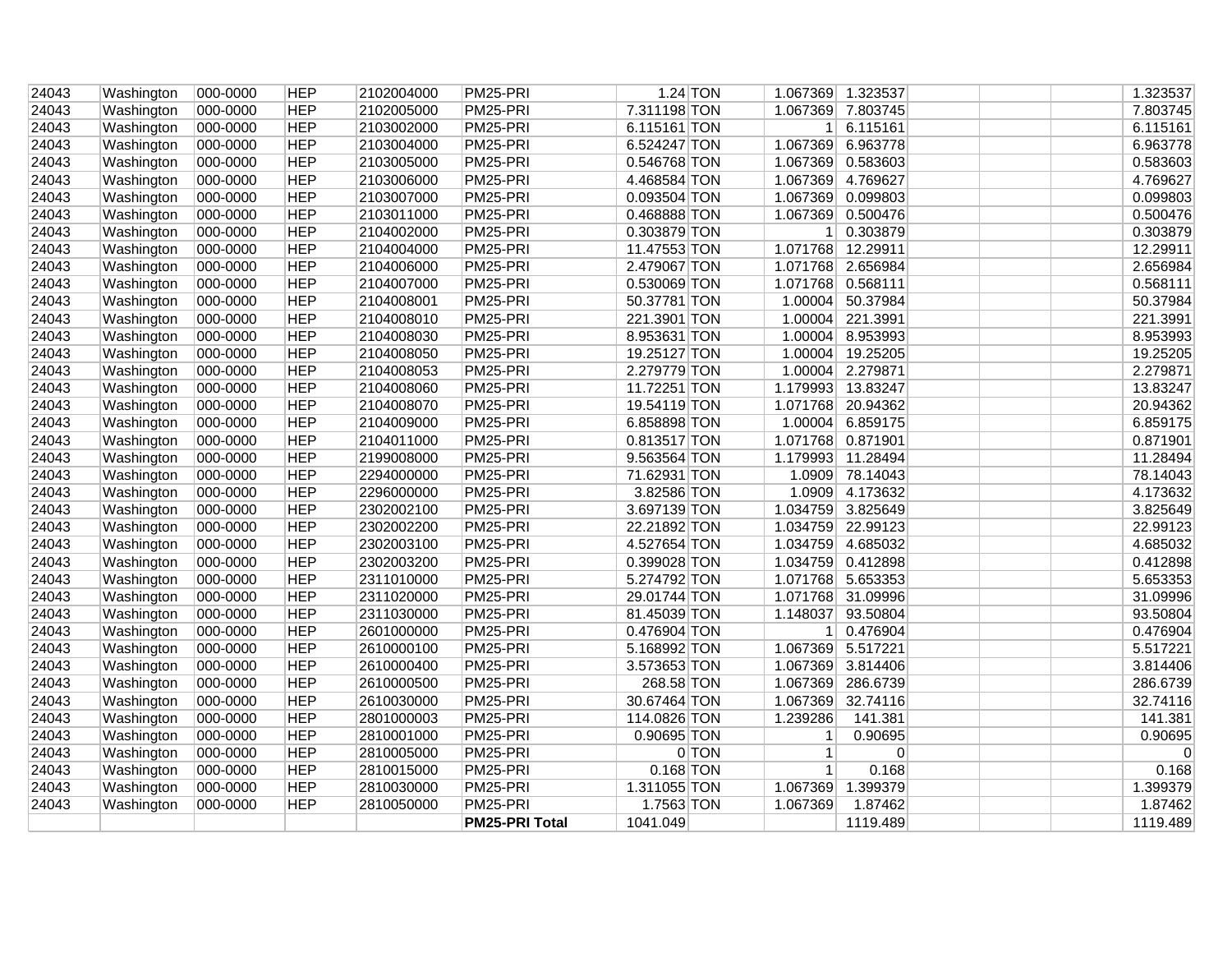|                |                          |                      |                          |                          | <b>PM-CON Total</b> | 21.09164                     |         |                | 22.44276                      |  | 22.44276             |
|----------------|--------------------------|----------------------|--------------------------|--------------------------|---------------------|------------------------------|---------|----------------|-------------------------------|--|----------------------|
| 24043          | Washington               | 000-0000             | <b>HEP</b>               | 2810050000               | <b>PM-CON</b>       |                              | 0 TON   | 1.067369       | 0                             |  | $\Omega$             |
| 24043          | Washington               | 000-0000             | <b>HEP</b>               | 2810030000               | <b>PM-CON</b>       |                              | 0 TON   | 1.067369       | $\overline{0}$                |  | 0                    |
| 24043          | Washington               | 000-0000             | <b>HEP</b>               | 2810015000               | PM-CON              |                              | 0 TON   | 1              | $\overline{0}$                |  | 0                    |
| 24043          | Washington               | 000-0000             | <b>HEP</b>               | 2810005000               | <b>PM-CON</b>       |                              | 0 TON   | $\mathbf{1}$   | $\overline{0}$                |  | 0                    |
| 24043          | Washington               | 000-0000             | <b>HEP</b>               | 2810001000               | <b>PM-CON</b>       |                              | 0 TON   | 1              | $\mathbf{0}$                  |  | 0                    |
| 24043          | Washington               | 000-0000             | <b>HEP</b>               | 2801000003               | <b>PM-CON</b>       |                              | $0$ TON | 1.239286       | $\overline{0}$                |  | 0                    |
| 24043          | Washington               | 000-0000             | <b>HEP</b>               | 2610030000               | <b>PM-CON</b>       |                              | $0$ TON | 1.067369       | $\overline{0}$                |  | 0                    |
| 24043          | Washington               | 000-0000             | <b>HEP</b>               | 2610000500               | PM-CON              |                              | 0 TON   | 1.067369       | $\overline{0}$                |  | 0                    |
| 24043          | Washington               | 000-0000             | <b>HEP</b>               | 2610000400               | PM-CON              |                              | 0 TON   | 1.067369       | $\mathbf{0}$                  |  | 0                    |
| 24043          | Washington               | 000-0000             | <b>HEP</b>               | 2610000100               | PM-CON              |                              | $0$ TON | 1.067369       | $\overline{0}$                |  | 0                    |
| 24043          | Washington               | 000-0000             | <b>HEP</b>               | 2601000000               | <b>PM-CON</b>       | 0.037404 TON                 |         | 1 <sup>1</sup> | 0.037404                      |  | 0.037404             |
| 24043          | Washington               | 000-0000             | <b>HEP</b>               | 2311030000               | <b>PM-CON</b>       |                              | 0 TON   | 1.148037       | $\overline{0}$                |  | $\Omega$             |
| 24043          | Washington               | 000-0000             | <b>HEP</b>               | 2311020000               | <b>PM-CON</b>       |                              | 0 TON   | 1.071768       | $\overline{0}$                |  | 0                    |
| 24043          | Washington               | 000-0000             | <b>HEP</b>               | 2311010000               | <b>PM-CON</b>       |                              | 0 TON   | 1.071768       | 0                             |  | 0                    |
| 24043          | Washington               | 000-0000             | <b>HEP</b>               | 2302003200               | <b>PM-CON</b>       |                              | 0 TON   | 1.034759       | $\overline{0}$                |  | $\Omega$             |
| 24043          | Washington               | 000-0000             | <b>HEP</b>               | 2302003100               | <b>PM-CON</b>       |                              | 0 TON   | 1.034759       | $\mathbf{0}$                  |  | 0                    |
| 24043          | Washington               | 000-0000             | <b>HEP</b>               | 2302002200               | <b>PM-CON</b>       |                              | 0 TON   | 1.034759       | $\mathbf{0}$                  |  | 0                    |
| 24043          | Washington               | 000-0000             | <b>HEP</b>               | 2302002100               | <b>PM-CON</b>       |                              | 0 TON   | 1.034759       | $\mathbf{0}$                  |  | 0                    |
| 24043          | Washington               | 000-0000             | <b>HEP</b>               | 2296000000               | PM-CON              |                              | 0 TON   | 1.0909         | $\mathbf{0}$                  |  | $\Omega$             |
| 24043          | Washington               | 000-0000             | <b>HEP</b>               | 2294000000               | <b>PM-CON</b>       |                              | $0$ TON | 1.0909         | $\overline{0}$                |  | $\Omega$             |
| 24043          | Washington               | 000-0000             | <b>HEP</b>               | 2104011000               | <b>PM-CON</b>       | 0.493517 TON                 |         | 1.071768       | 0.528936                      |  | 0.528936             |
| 24043          | Washington               | 000-0000             | <b>HEP</b>               | 2104009000               | PM-CON              |                              | 0 TON   | 1.00004        | $\mathbf{0}$                  |  | $\Omega$             |
| 24043          | Washington               | 000-0000             | <b>HEP</b>               | 2104008070               | <b>PM-CON</b>       |                              | 0 TON   | 1.071768       | 0                             |  | $\Omega$             |
| 24043          | Washington               | 000-0000             | <b>HEP</b>               | 2104008060               | PM-CON              |                              | 0 TON   | 1.179993       | $\mathbf{0}$                  |  | 0                    |
| 24043          | Washington               | 000-0000             | <b>HEP</b>               | 2104008053               | <b>PM-CON</b>       |                              | $0$ TON | 1.00004        | $\overline{0}$                |  | 0                    |
| 24043          | Washington               | 000-0000             | <b>HEP</b>               | 2104008050               | PM-CON              |                              | 0 TON   | 1.00004        | $\pmb{0}$                     |  | 0                    |
| 24043          | Washington               | 000-0000             | <b>HEP</b>               | 2104008030               | <b>PM-CON</b>       |                              | 0 TON   | 1.00004        | $\overline{0}$                |  | $\Omega$             |
| 24043          | Washington               | 000-0000             | <b>HEP</b>               | 2104008010               | <b>PM-CON</b>       |                              | $0$ TON | 1.00004        | $\overline{0}$                |  | 0                    |
| 24043          | Washington               | 000-0000             | <b>HEP</b>               | 2104008001               | <b>PM-CON</b>       |                              | $0$ TON | 1.00004        | $\overline{0}$                |  | 0                    |
| 24043          | Washington               | 000-0000             | <b>HEP</b>               | 2104007000               | <b>PM-CON</b>       | 0.397552 TON                 |         |                | 1.071768 0.426083             |  | 0.426083             |
| 24043          | Washington               | 000-0000             | <b>HEP</b>               | 2104006000               | <b>PM-CON</b>       | 1.8593 TON                   |         |                | 1.071768 1.992738             |  | 1.992738             |
| 24043          | Washington               | 000-0000             | <b>HEP</b>               | 2104004000               | <b>PM-CON</b>       | 7.005534 TON                 |         |                | 1.071768 7.508307             |  | 7.508307             |
| 24043          | Washington               | 000-0000             | <b>HEP</b>               | 2104002000               | PM-CON              | 0.065306 TON                 |         | 1 <sup>1</sup> | 0.065306                      |  | 0.065306             |
| 24043          | Washington               | 000-0000             | <b>HEP</b>               | 2103011000               | <b>PM-CON</b>       | 0.288888 TON                 |         | 1.067369       | 0.30835                       |  | 0.30835              |
| 24043          | Washington               | 000-0000             | <b>HEP</b>               | 2103007000               | <b>PM-CON</b>       | 0.070128 TON                 |         |                | 1.067369 0.074853             |  | 0.074853             |
| 24043          | Washington               | 000-0000             | <b>HEP</b>               | 2103006000               | <b>PM-CON</b>       | 3.351438 TON                 |         |                | 1.067369 3.577221             |  | 3.577221             |
| 24043          | Washington<br>Washington | 000-0000<br>000-0000 | <b>HEP</b>               | 2103004000<br>2103005000 | <b>PM-CON</b>       | 3.984247 TON<br>0.126768 TON |         |                | 1.067369 0.135308             |  | 4.252661<br>0.135308 |
| 24043<br>24043 | Washington               | 000-0000             | <b>HEP</b><br><b>HEP</b> | 2103002000               | <b>PM-CON</b>       | 1.570359 TON                 |         | 1 <sup>1</sup> | 1.067369 4.252661             |  |                      |
| 24043          | Washington               | 000-0000             |                          | 2102005000               | <b>PM-CON</b>       | 0.801198 TON                 |         |                | 1.067369 0.855174<br>1.570359 |  | 1.570359             |
|                | Washington               | 000-0000             | <b>HEP</b><br><b>HEP</b> | 2102004000               | PM-CON              |                              |         |                | 1.067369 1.110064             |  | 1.110064<br>0.855174 |
| 24043          |                          |                      |                          |                          | <b>PM-CON</b>       | $1.04$ TON                   |         |                |                               |  |                      |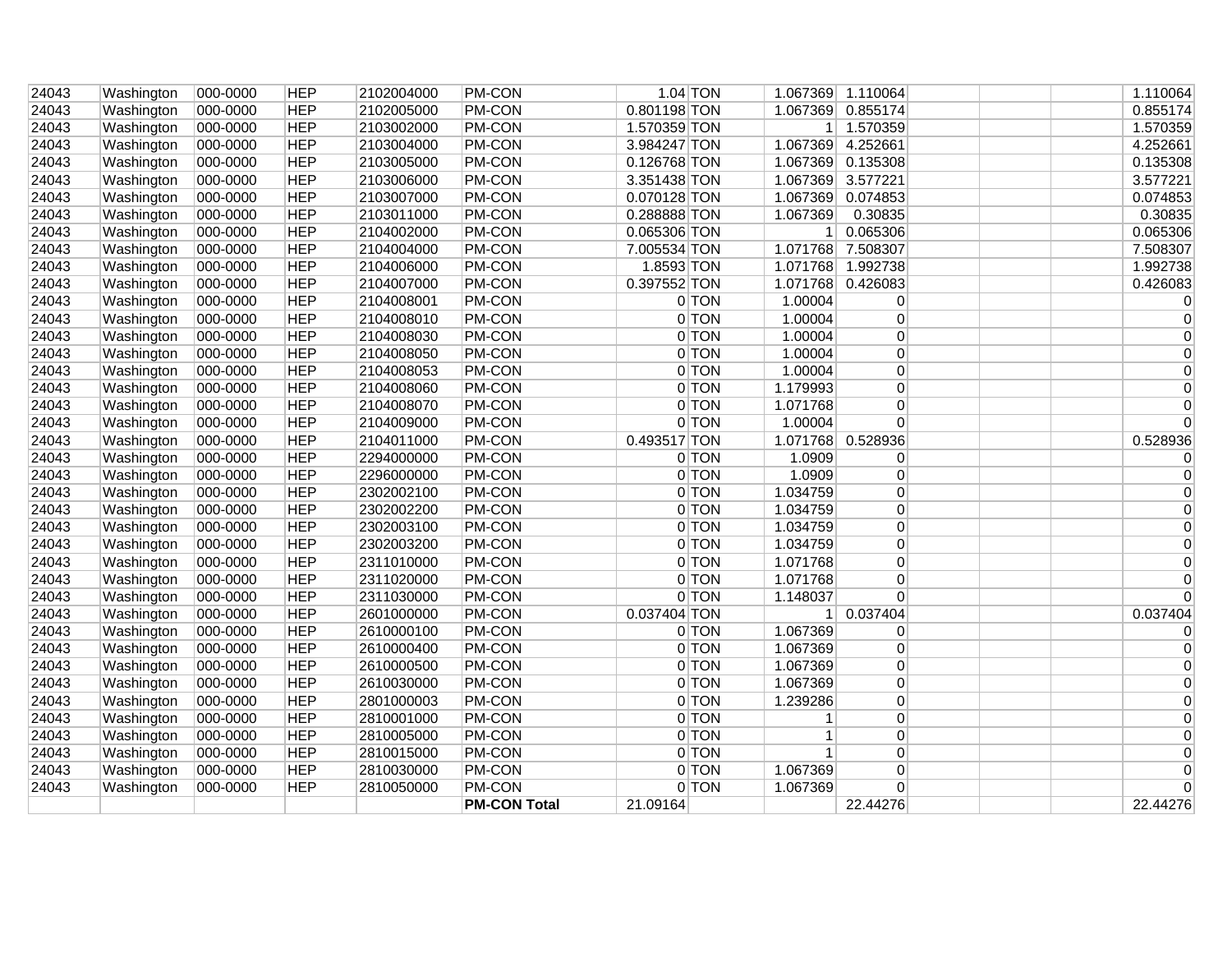| 24043 | Washington | 000-0000 | <b>HEP</b> | 2102004000 | SO2                   | 34.51 TON     |         | 1.067369 | 36.8349  | 36.8349  |
|-------|------------|----------|------------|------------|-----------------------|---------------|---------|----------|----------|----------|
| 24043 | Washington | 000-0000 | <b>HEP</b> | 2102005000 | SO <sub>2</sub>       | 169.77 TON    |         | 1.067369 | 181.2072 | 181.2072 |
| 24043 | Washington | 000-0000 | <b>HEP</b> | 2103002000 | SO <sub>2</sub>       | 104.4887 TON  |         |          | 104.4887 | 104.4887 |
| 24043 | Washington | 000-0000 | <b>HEP</b> | 2103004000 | SO <sub>2</sub>       | 132.23 TON    |         | 1.067369 | 141.1382 | 141.1382 |
| 24043 | Washington | 000-0000 | <b>HEP</b> | 2103005000 | SO <sub>2</sub>       | 26.87 TON     |         | 1.067369 | 28.6802  | 28.6802  |
| 24043 | Washington | 000-0000 | <b>HEP</b> | 2103006000 | SO <sub>2</sub>       | 0.352783 TON  |         | 1.067369 | 0.376549 | 0.376549 |
| 24043 | Washington | 000-0000 | <b>HEP</b> | 2103007000 | SO <sub>2</sub>       | 0.003553 TON  |         | 1.067369 | 0.003793 | 0.003793 |
| 24043 | Washington | 000-0000 | <b>HEP</b> | 2103011000 | SO <sub>2</sub>       | $9.41$ TON    |         | 1.067369 | 10.04394 | 10.04394 |
| 24043 | Washington | 000-0000 | <b>HEP</b> | 2104002000 | SO <sub>2</sub>       | 3.891888 TON  |         |          | 3.891888 | 3.891888 |
| 24043 | Washington | 000-0000 | <b>HEP</b> | 2104004000 | SO <sub>2</sub>       | 232.86 TON    |         | 1.071768 | 249.5719 | 249.5719 |
| 24043 | Washington | 000-0000 | <b>HEP</b> | 2104006000 | SO <sub>2</sub>       | 0.195716 TON  |         | 1.071768 | 0.209762 | 0.209762 |
| 24043 | Washington | 000-0000 | <b>HEP</b> | 2104007000 | SO <sub>2</sub>       | 0.020143 TON  |         | 1.071768 | 0.021588 | 0.021588 |
| 24043 | Washington | 000-0000 | <b>HEP</b> | 2104008070 | SO <sub>2</sub>       | 0.22591 TON   |         | 1.071768 | 0.242123 | 0.242123 |
| 24043 | Washington | 000-0000 | <b>HEP</b> | 2104011000 | SO <sub>2</sub>       | $16.49$ TON   |         | 1.071768 | 17.67345 | 17.67345 |
| 24043 | Washington | 000-0000 | <b>HEP</b> | 2601000000 | SO <sub>2</sub>       | $0.586$ TON   |         |          | 0.586    | 0.586    |
| 24043 | Washington | 000-0000 | <b>HEP</b> | 2610000100 | SO <sub>2</sub>       | 0.178565 TON  |         | 1.067369 | 0.190595 | 0.190595 |
| 24043 | Washington | 000-0000 | <b>HEP</b> | 2610000400 | SO <sub>2</sub>       | 0.390024 TON  |         | 1.067369 | 0.416299 | 0.416299 |
| 24043 | Washington | 000-0000 | <b>HEP</b> | 2610000500 | SO <sub>2</sub>       |               | $0$ TON | 1.067369 | 0        | 0        |
| 24043 | Washington | 000-0000 | <b>HEP</b> | 2610030000 | SO <sub>2</sub>       | 1.798169 TON  |         | 1.067369 | 1.919309 | 1.919309 |
|       |            |          |            |            | SO <sub>2</sub> Total | 734.2714      |         |          | 777.4963 | 777.4963 |
| 24043 | Washington | 000-0000 | <b>HEP</b> | 2104008001 | SOX                   | 0.658533 TON  |         | 1.00004  | 0.65856  | 0.65856  |
| 24043 | Washington | 000-0000 | <b>HEP</b> | 2104008010 | SOX                   | 1.310001 TON  |         | 1.00004  | 1.310054 | 1.310054 |
| 24043 | Washington | 000-0000 | <b>HEP</b> | 2104008030 | SOX                   | 0.213946 TON  |         | 1.00004  | 0.213954 | 0.213954 |
| 24043 | Washington | 000-0000 | <b>HEP</b> | 2104008050 | SOX                   | 0.512684 TON  |         | 1.00004  | 0.512704 | 0.512704 |
| 24043 | Washington | 000-0000 | <b>HEP</b> | 2104008053 | SOX                   | 0.238408 TON  |         | 1.00004  | 0.238418 | 0.238418 |
| 24043 | Washington | 000-0000 | <b>HEP</b> | 2104008060 | SOX                   | $0.13552$ TON |         | 1.179993 | 0.159913 | 0.159913 |
| 24043 | Washington | 000-0000 | <b>HEP</b> | 2104009000 | SOX                   | 0.591971 TON  |         | 1.00004  | 0.591995 | 0.591995 |
| 24043 | Washington | 000-0000 | <b>HEP</b> | 2199008000 | SOX                   | 0.699942 TON  |         | 1.179993 | 0.825926 | 0.825926 |
|       |            |          |            |            | <b>SOX Total</b>      | 4.361005      |         |          | 4.511525 | 4.511525 |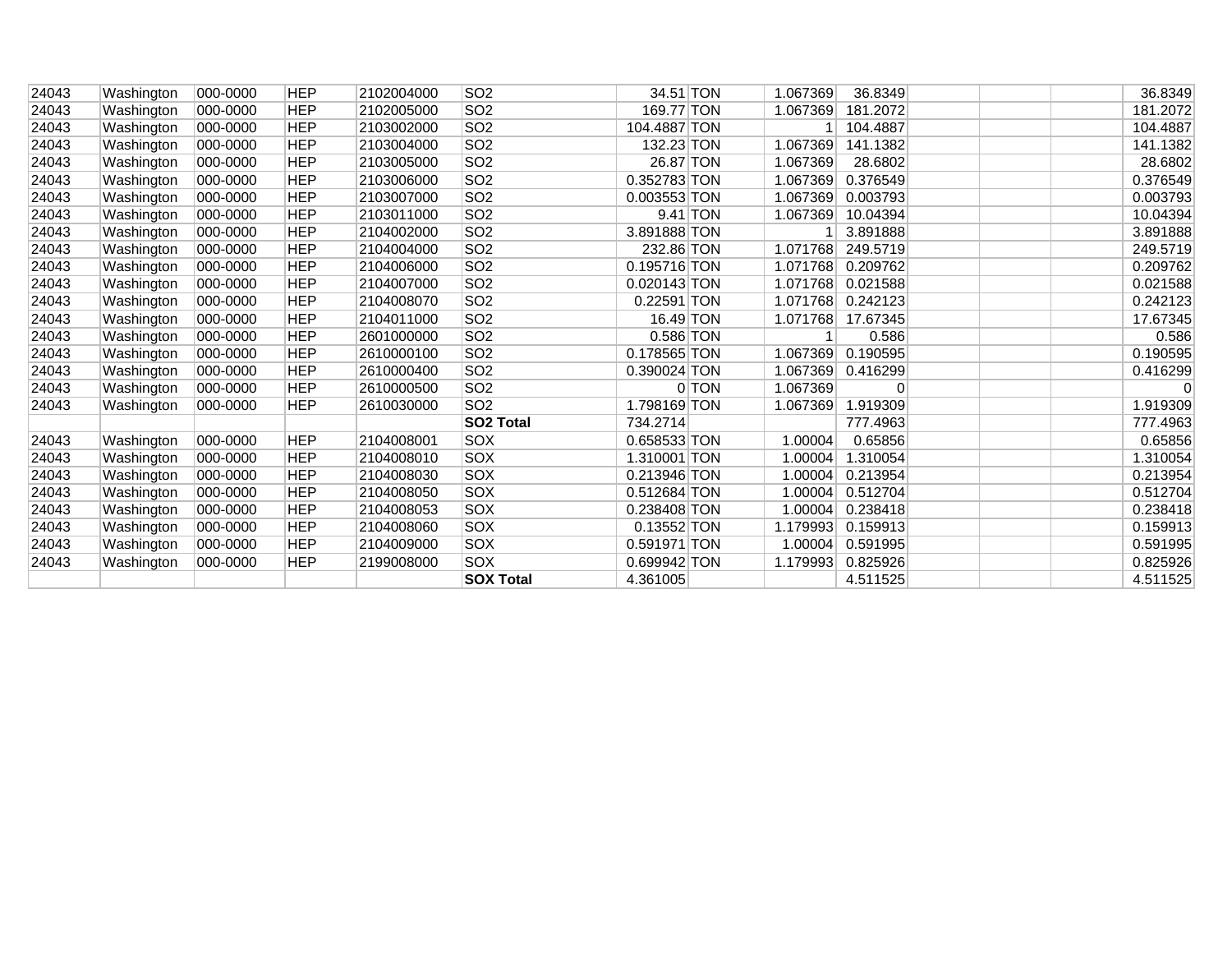| 24043 | Washington | 000-0000             | <b>HEP</b> | 2102004000 | VOC        |              | $0.16$ TON |                | 1.067369 0.170779 |      |                |                | 0.170779    |
|-------|------------|----------------------|------------|------------|------------|--------------|------------|----------------|-------------------|------|----------------|----------------|-------------|
| 24043 | Washington | 000-0000             | <b>HEP</b> | 2102005000 | <b>VOC</b> |              | $0.15$ TON |                | 1.067369 0.160105 |      |                |                | 0.160105    |
| 24043 | Washington | 000-0000             | <b>HEP</b> | 2103002000 | <b>VOC</b> | 1.022172 TON |            | 1 <sup>1</sup> | 1.022172          |      |                |                | 1.022172    |
| 24043 | Washington | 000-0000             | <b>HEP</b> | 2103004000 | VOC        |              | 1.04 TON   |                | 1.067369 1.110064 |      |                |                | 1.110064    |
| 24043 | Washington | 000-0000             | <b>HEP</b> | 2103005000 | <b>VOC</b> |              | $0.1$ TON  |                | 1.067369 0.106737 |      |                |                | 0.106737    |
| 24043 | Washington | 000-0000             | <b>HEP</b> | 2103006000 | <b>VOC</b> | 3.233843 TON |            |                | 1.067369 3.451704 |      |                |                | 3.451704    |
| 24043 | Washington | 000-0000             | <b>HEP</b> | 2103007000 | VOC        | 0.084391 TON |            |                | 1.067369 0.090077 |      |                |                | 0.090077    |
| 24043 | Washington | 000-0000             | <b>HEP</b> | 2103011000 | <b>VOC</b> |              | $0.07$ TON |                | 1.067369 0.074716 |      |                |                | 0.074716    |
| 24043 | Washington | 000-0000             | <b>HEP</b> | 2104002000 | VOC        | 0.627724 TON |            |                | 1 0.627724        |      |                |                | 0.627724    |
| 24043 | Washington | 000-0000             | <b>HEP</b> | 2104004000 | <b>VOC</b> |              | 3.84 TON   |                | 1.071768 4.115589 |      |                |                | 4.115589    |
| 24043 | Washington | 000-0000             | <b>HEP</b> | 2104006000 | <b>VOC</b> | 1.794062 TON |            |                | 1.071768 1.922818 |      |                |                | 1.922818    |
| 24043 | Washington | 000-0000             | <b>HEP</b> | 2104007000 | <b>VOC</b> | 0.477272 TON |            |                | 1.071768 0.511524 |      |                |                | 0.511524    |
| 24043 | Washington | 000-0000             | <b>HEP</b> | 2104008001 | VOC        | 31.04985 TON |            |                | 1.00004 31.05111  |      |                |                | 31.05111    |
| 24043 | Washington | 000-0000             | <b>HEP</b> | 2104008010 | <b>VOC</b> | 240.3241 TON |            |                | 1.00004 240.3338  |      |                |                | 240.3338    |
| 24043 | Washington | 000-0000             | <b>HEP</b> | 2104008030 | <b>VOC</b> | 9.199669 TON |            | 1.00004        | 9.20004           |      |                |                | 9.20004     |
| 24043 | Washington | 000-0000             | <b>HEP</b> | 2104008050 | <b>VOC</b> | 25.89053 TON |            |                | 1.00004 25.89157  |      |                |                | 25.89157    |
| 24043 | Washington | 000-0000             | <b>HEP</b> | 2104008053 | VOC        | 0.029801 TON |            |                | 1.00004 0.029802  |      |                |                | 0.029802    |
| 24043 | Washington | 000-0000             | <b>HEP</b> | 2104008060 | <b>VOC</b> | 77.58538 TON |            |                | 1.179993 91.55017 |      |                |                | 91.55017    |
| 24043 | Washington | 000-0000             | <b>HEP</b> | 2104008070 | <b>VOC</b> | 129.3333 TON |            | 1.071768       | 138.6153          |      |                |                | 138.6153    |
| 24043 | Washington | 000-0000             | <b>HEP</b> | 2104009000 | VOC        | 4.809766 TON |            |                | 1.00004 4.809961  |      |                |                | 4.809961    |
| 24043 | Washington | 000-0000             | <b>HEP</b> | 2104011000 | VOC        |              | $0.27$ TON |                | 1.071768 0.289377 |      |                |                | 0.289377    |
| 24043 | Washington | 000-0000             | <b>HEP</b> | 2199008000 | <b>VOC</b> | 4.05412 TON  |            |                | 1.179993 4.783831 |      |                |                | 4.783831    |
| 24043 | Washington | 000-0000             | <b>HEP</b> | 2275900000 | <b>VOC</b> |              | 0 TON      | 1.082421       | $\mathbf{0}$      |      |                |                | $\mathbf 0$ |
| 24043 |            |                      | <b>HEP</b> | 2302002100 | <b>VOC</b> | 0.954215 TON |            |                | 1.034759 0.987383 |      |                |                | 0.987383    |
|       | Washington | 000-0000<br>000-0000 | <b>HEP</b> | 2302002200 | VOC        | 2.757013 TON |            |                | 1.034759 2.852846 |      |                |                | 2.852846    |
| 24043 | Washington |                      |            |            | <b>VOC</b> |              |            |                |                   |      |                |                |             |
| 24043 | Washington | 000-0000             | <b>HEP</b> | 2302003000 |            | 0.496342 TON |            |                | 1.034759 0.513594 |      |                |                | 0.513594    |
| 24043 | Washington | 000-0000             | <b>HEP</b> | 2302003100 | <b>VOC</b> | 0.357174 TON |            |                | 1.034759 0.369589 |      |                |                | 0.369589    |
| 24043 | Washington | 000-0000             | <b>HEP</b> | 2302003200 | VOC        | 0.017076 TON |            | 1.034759       | 0.01767           |      |                |                | 0.01767     |
| 24043 | Washington | 000-0000             | <b>HEP</b> | 2302050000 | VOC        | 23.87 TON    |            |                | 1.067369 25.47809 |      |                |                | 25.47809    |
| 24043 | Washington | 000-0000             | <b>HEP</b> | 2302070001 | <b>VOC</b> |              | $0$ TON    | 1.067369       | 0                 |      |                |                | $\Omega$    |
| 24043 | Washington | 000-0000             | <b>HEP</b> | 2302070005 | VOC        |              | $0$ TON    | 1.067369       | $\overline{0}$    |      |                |                | $\mathbf 0$ |
| 24043 | Washington | 000-0000             | <b>HEP</b> | 2401002000 | <b>VOC</b> | 92.02913 TON |            | 1.067369       | 98.22902          | 0.31 | $\vert$        | -1 I           | 67.77803    |
| 24043 | Washington | 000-0000             | <b>HEP</b> | 2401003000 | VOC        | 81.23602 TON |            | 1.067369       | 86.7088           | 0.31 | 1 <sup>1</sup> |                | 1 59.82907  |
| 24043 | Washington | 000-0000             | <b>HEP</b> | 2401005000 | <b>VOC</b> | 27.32693 TON |            | 1.082421       | 29.57924          |      |                |                | 29.57924    |
| 24043 | Washington | 000-0000             | <b>HEP</b> | 2401008000 | <b>VOC</b> | 8.853417 TON |            |                | 1.067369 9.449861 | 0.31 | 1 <sup>1</sup> | 1              | 6.520404    |
| 24043 | Washington | 000-0000             | <b>HEP</b> | 2401008999 | VOC        |              | 0 TON      | 1.067369       | $\mathbf{0}$      | 0.31 | 1              | 1 <sup>1</sup> | $\pmb{0}$   |
| 24043 | Washington | 000-0000             | <b>HEP</b> | 2401015000 | <b>VOC</b> | 10.873 TON   |            | 1.082421       | 11.76916          |      |                |                | 11.76916    |
| 24043 | Washington | 000-0000             | <b>HEP</b> | 2401025000 | <b>VOC</b> | 223.994 TON  |            | 1.082421       | 242.4558          |      |                |                | 242.4558    |
| 24043 | Washington | 000-0000             | <b>HEP</b> | 2401040000 | <b>VOC</b> | 87.2599 TON  |            | 1.082421       | 94.45194          |      |                |                | 94.45194    |
| 24043 | Washington | 000-0000             | <b>HEP</b> | 2401050000 | <b>VOC</b> | 33.5615 TON  |            | 1.082421       | 36.32767          |      |                |                | 36.32767    |
| 24043 | Washington | 000-0000             | <b>HEP</b> | 2401055000 | VOC        | 77.372 TON   |            | 1.082421       | 83.74907          |      |                |                | 83.74907    |
| 24043 | Washington | 000-0000             | <b>HEP</b> | 2401080000 | <b>VOC</b> |              | 0 TON      | 1.082421       | $\overline{0}$    |      |                |                | 0           |
| 24043 | Washington | 000-0000             | <b>HEP</b> | 2401090000 | <b>VOC</b> | 40.2738 TON  |            | 1.082421       | 43.5932           |      |                |                | 43.5932     |
| 24043 | Washington | 000-0000             | <b>HEP</b> | 2401100000 | <b>VOC</b> | 42.95872 TON |            | 1.082421       | 46.49942          | 0.31 | 1 <sup>1</sup> | 1 <sup>1</sup> | 32.0846     |
| 24043 | Washington | 000-0000             | <b>HEP</b> | 2401200000 | <b>VOC</b> | 42.95872 TON |            | 1.082421       | 46.49942          |      |                |                | 46.49942    |
| 24043 | Washington | 000-0000             | <b>HEP</b> | 2401990000 | <b>VOC</b> |              | 0 TON      | 1.082421       | $\overline{0}$    |      |                |                | $\mathbf 0$ |